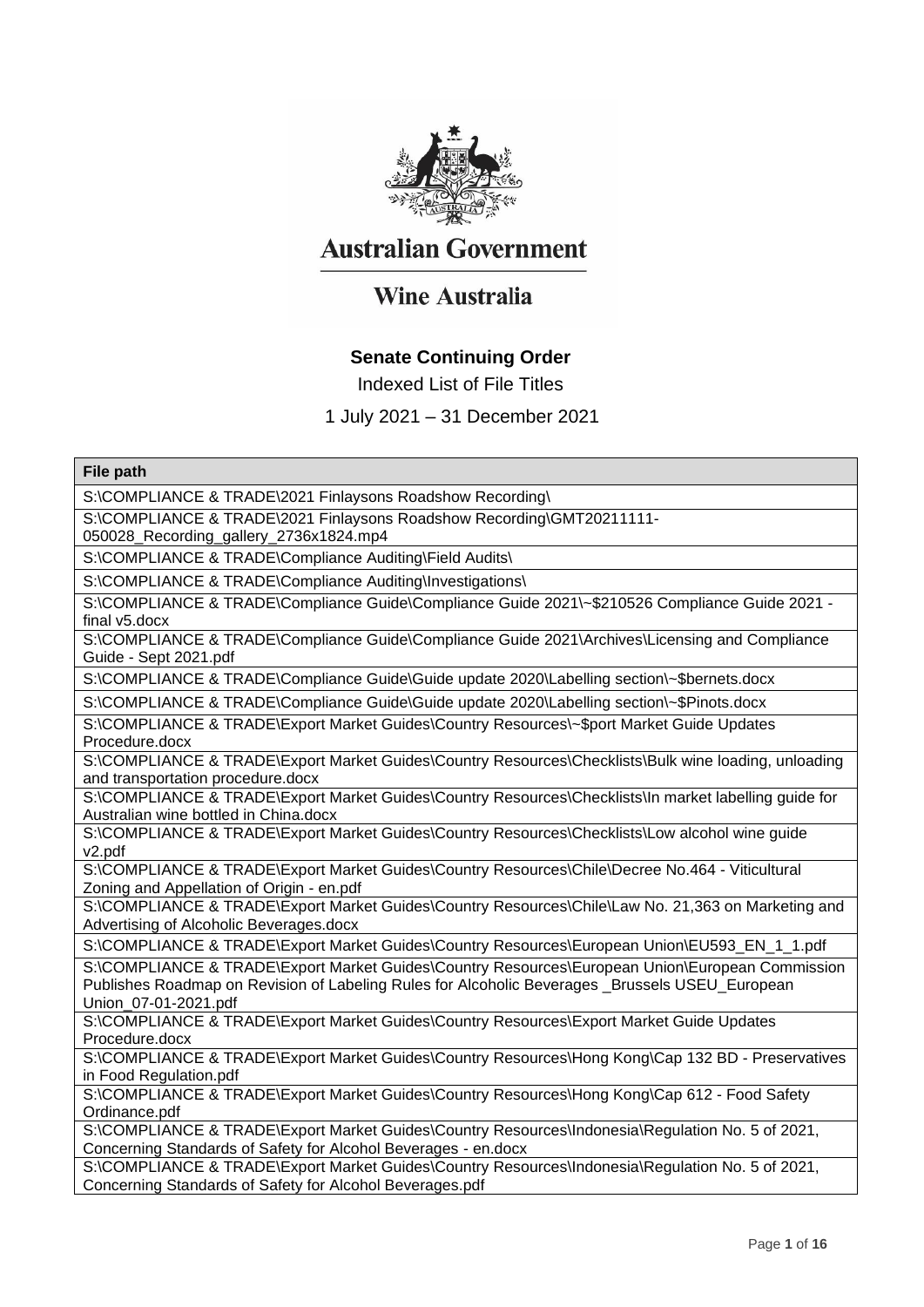**File path**  S:\COMPLIANCE & TRADE\Export Market Guides\Country Resources\Japan\Additives update NTA Notice - June 25 2021.pdf S:\COMPLIANCE & TRADE\Export Market Guides\Country Resources\Japan\Liquor Tax Act 1953 (Chpts 1 - 4).docx S:\COMPLIANCE & TRADE\Export Market Guides\Country Resources\Japan\National\_Taxation\_Agency\_Japan\_Notification\_\_Interpretation\_of\_Liquor\_Tax\_Law\_and\_Ru les\_and\_Regulations\_Related\_to\_Liquor\_Administration (1).pdf S:\COMPLIANCE & TRADE\Export Market Guides\Country Resources\Japan\NTA List of Food Additives and Processing Aids for Wine - 25 June 2021.pdf S:\COMPLIANCE & TRADE\Export Market Guides\Country Resources\Korea Republic\Appendix 1. Liquors and subtances that can be blended or added to liquors\_KOR.pdf S:\COMPLIANCE & TRADE\Export Market Guides\Country Resources\Malaysia\Food\_(Amendment)(No.2)\_Regulations\_2020 (1).pdf S:\COMPLIANCE & TRADE\Export Market Guides\Country Resources\Nigeria\Pre-Packaged Food Water and Ice Labelling Regulations 2019.pdf S:\COMPLIANCE & TRADE\Export Market Guides\Country Resources\Organics\Wine Australia Organic Export Requirements v 4.docx S:\COMPLIANCE & TRADE\Export Market Guides\Country Resources\Organics\Wine Australia Organic Export Requirements v 4.pdf S:\COMPLIANCE & TRADE\Export Market Guides\Country Resources\Russia\~\$deral Law on viticulture and winemaking in the Russian Federation - as amended 2 July 2021.docx S:\COMPLIANCE & TRADE\Export Market Guides\Country Resources\Russia\Federal Law on production and circulation of alcoholic and alcohol-containing products - as amended - 2 July 2021.docx S:\COMPLIANCE & TRADE\Export Market Guides\Country Resources\Russia\Federal Law on viticulture and winemaking in the Russian Federation - as amended 2 July 2021.docx S:\COMPLIANCE & TRADE\Export Market Guides\Country Resources\Russia\Federal Law On Viticulture and Winemaking in the Russian Federation at 2 July 2021 (official).rtf S:\COMPLIANCE & TRADE\Export Market Guides\Country Resources\Russia\Summary of amendments to Russian law - 2 July 2021.docx S:\COMPLIANCE & TRADE\Export Market Guides\Country Resources\South Africa\Accessing-the-Ecommerce-market-in-Kenya-Nigeria-RSA.pdf S:\COMPLIANCE & TRADE\Export Market Guides\Country Resources\South Africa\South African Liquor Products Act 60 of 1989 Regulations (2021 ed).pdf S:\COMPLIANCE & TRADE\Export Market Guides\Country Resources\Sri Lanka\Excise Ordinance (Chapter 52) 2019.pdf S:\COMPLIANCE & TRADE\Export Market Guides\Country Resources\Sri Lanka\Export Development of Organic Products Regulations 2014.pdf S:\COMPLIANCE & TRADE\Export Market Guides\Country Resources\Sri Lanka\Food (Additives-General) Regulations 2019.pdf S:\COMPLIANCE & TRADE\Export Market Guides\Country Resources\Sri Lanka\Food (Preservatives) Regulation 2019.pdf S:\COMPLIANCE & TRADE\Export Market Guides\Country Resources\Sri Lanka\Food (Registration of Premises) Regulations 2019.pdf S:\COMPLIANCE & TRADE\Export Market Guides\Country Resources\Taiwan\Examples of tax computation.pdf S:\COMPLIANCE & TRADE\Export Market Guides\Country Resources\United Arab Emirates\Food Code UAE.pdf S:\COMPLIANCE & TRADE\Export Market Guides\Country Resources\United Arab Emirates\Food\_Import\_and\_Re-export\_Requirements\_Eng.pdf S:\COMPLIANCE & TRADE\Export Market Guides\Country Resources\Vietnam\Circular 16-2019 on organic agriculture.doc S:\COMPLIANCE & TRADE\Export Market Guides\Country Resources\Vietnam\Circular\_No.\_08\_2015\_TT-BYT.pdf S:\COMPLIANCE & TRADE\Export Market Guides\Country Resources\Vietnam\Circular\_No.\_24\_2019\_\_\_TT-BYT\_.pdf S:\COMPLIANCE & TRADE\Export Market Guides\Country Resources\Vietnam\Decree 109-2018 -ND-CP on Organic Agriculture - vn.doc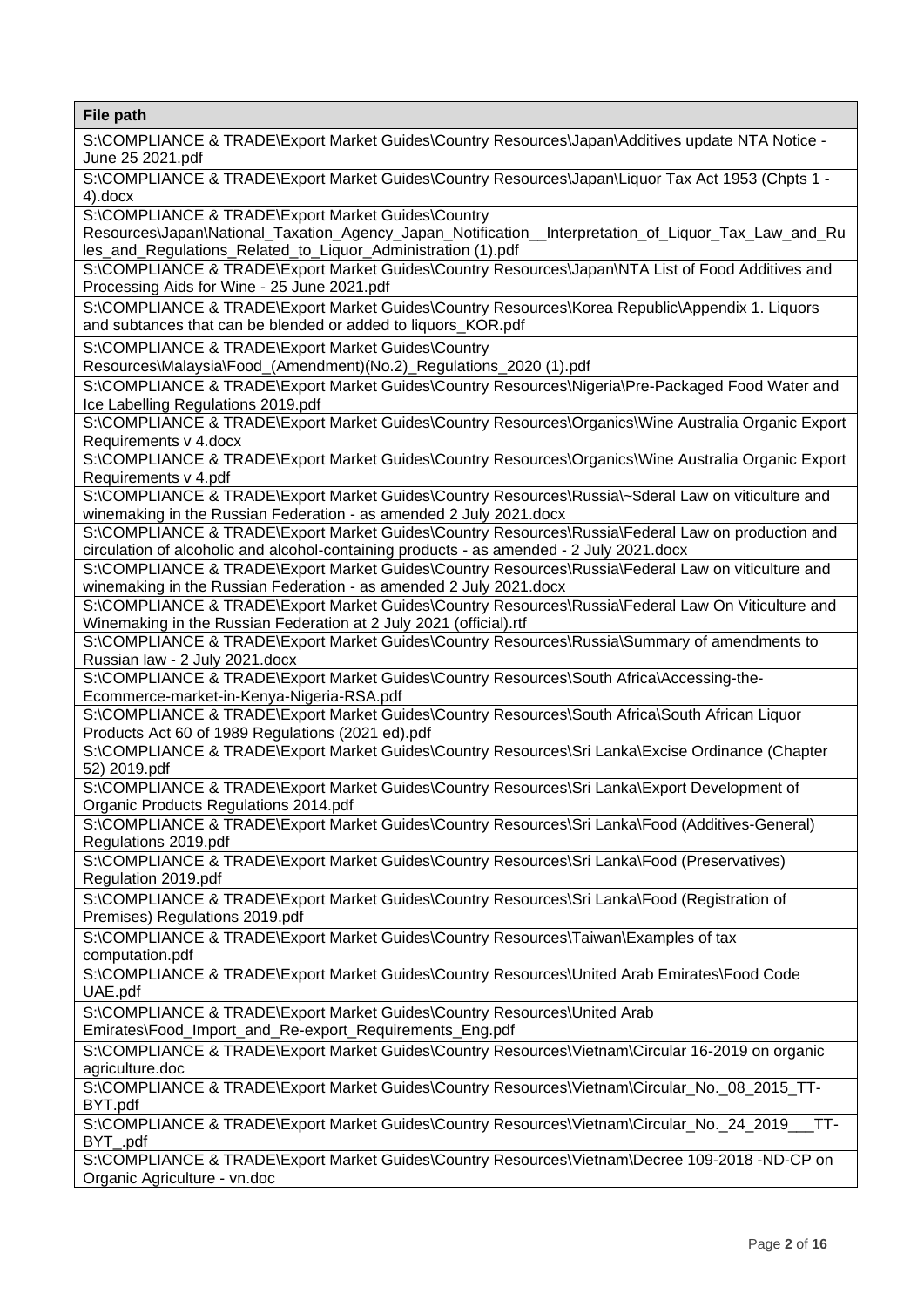| <b>File path</b>                                                                                                                          |
|-------------------------------------------------------------------------------------------------------------------------------------------|
| S:\COMPLIANCE & TRADE\Export Market Guides\Country Resources\Vietnam\Decree_43_2017_ND-                                                   |
| CP_on_Labeling_of_Goods (1).pdf                                                                                                           |
| S:\COMPLIANCE & TRADE\Export Market Guides\Country Resources\Vietnam\GAIN - Vietnam Organic                                               |
| Market - 08-03-2021.pdf                                                                                                                   |
| S:\COMPLIANCE & TRADE\Export Market Guides\Country                                                                                        |
| Resources\Vietnam\National_Technical_Regulations_for_Alcoholic_Beverages_QCVN_6-3_2010_BYT.pdf                                            |
| S:\COMPLIANCE & TRADE\Export Market Guides\Country Resources\Website Updates\                                                             |
| S:\COMPLIANCE & TRADE\Export Market Guides\Country Resources\Website Updates\Articles\                                                    |
| S:\COMPLIANCE & TRADE\Export Market Guides\Country Resources\Website Updates\Articles\California<br>Proposition 65 Warnings Nov 2018.docx |
| S:\COMPLIANCE & TRADE\Export Market Guides\Country Resources\Website Updates\Articles\EMG update<br>article.docx                          |
| S:\COMPLIANCE & TRADE\Export Market Guides\Country Resources\Website Updates\Articles\Lawful use of                                       |
| wine.docx                                                                                                                                 |
| S:\COMPLIANCE & TRADE\Export Market Guides\Country Resources\Website Updates\Articles\New allergens<br>labelling rules.docx               |
| S:\COMPLIANCE & TRADE\Export Market Guides\Country Resources\Website Updates\Articles\Organic Wine                                        |
| Export Guide update.docx                                                                                                                  |
| S:\COMPLIANCE & TRADE\Export Market Guides\Country Resources\Website Updates\Articles\Thailand                                            |
| Certificate of Compliance.doc                                                                                                             |
| S:\COMPLIANCE & TRADE\Export Market Guides\Country Resources\Website Updates\Articles\TPP -                                               |
| November 2018.docx                                                                                                                        |
| S:\COMPLIANCE & TRADE\Export Market Guides\Country Resources\Website Updates\Articles\US Excise                                           |
| Tax article.docx                                                                                                                          |
| S:\COMPLIANCE & TRADE\Export Market Guides\Country Resources\Website Updates\Articles\USA Blending                                        |
| Rules article.docx                                                                                                                        |
| S:\COMPLIANCE & TRADE\Export Market Guides\Country Resources\Website Updates\Articles\Vegetarian                                          |
| and vegan claims.docx                                                                                                                     |
| S:\COMPLIANCE & TRADE\Export Market Guides\Country Resources\Website Updates\Japan A1 Name of                                             |
| Product table.pdf<br>S:\COMPLIANCE & TRADE\Export Market Guides\Country Resources\Website Updates\Japan Additives Table                   |
| 2.pdf                                                                                                                                     |
| S:\COMPLIANCE & TRADE\Export Market Guides\Country Resources\Website Updates\Japan FTA Additives                                          |
| table.pdf                                                                                                                                 |
| S:\COMPLIANCE & TRADE\Export Market Guides\Country Resources\Website Updates\Label Checklists\                                            |
| S:\COMPLIANCE & TRADE\Export Market Guides\Country Resources\Website Updates\Label                                                        |
| Checklists\1943230 - WIPO Global Brand Database (1).JPG                                                                                   |
| S:\COMPLIANCE & TRADE\Export Market Guides\Country Resources\Website Updates\Label                                                        |
| Checklists\6.png                                                                                                                          |
| S:\COMPLIANCE & TRADE\Export Market Guides\Country Resources\Website Updates\Label                                                        |
| Checklists\6a.png                                                                                                                         |
| S:\COMPLIANCE & TRADE\Export Market Guides\Country Resources\Website Updates\Label                                                        |
| Checklists\7.png                                                                                                                          |
| S:\COMPLIANCE & TRADE\Export Market Guides\Country Resources\Website Updates\Label                                                        |
| Checklists\7a.png                                                                                                                         |
| S:\COMPLIANCE & TRADE\Export Market Guides\Country Resources\Website Updates\Label                                                        |
| Checklists\8.png<br>S:\COMPLIANCE & TRADE\Export Market Guides\Country Resources\Website Updates\Label                                    |
| Checklists\8a.png                                                                                                                         |
| S:\COMPLIANCE & TRADE\Export Market Guides\Country Resources\Website Updates\Label                                                        |
| Checklists\Australian Labels.docx                                                                                                         |
| S:\COMPLIANCE & TRADE\Export Market Guides\Country Resources\Website Updates\Label                                                        |
| Checklists\Label Approval Checklist - Australia(109668).docx                                                                              |
| S:\COMPLIANCE & TRADE\Export Market Guides\Country Resources\Website Updates\Label                                                        |
| Checklists\Label Approval Checklist - Canada(109667).docx                                                                                 |
| S:\COMPLIANCE & TRADE\Export Market Guides\Country Resources\Website Updates\Label                                                        |
| Checklists\Label Approval Checklist - EU(109666).docx                                                                                     |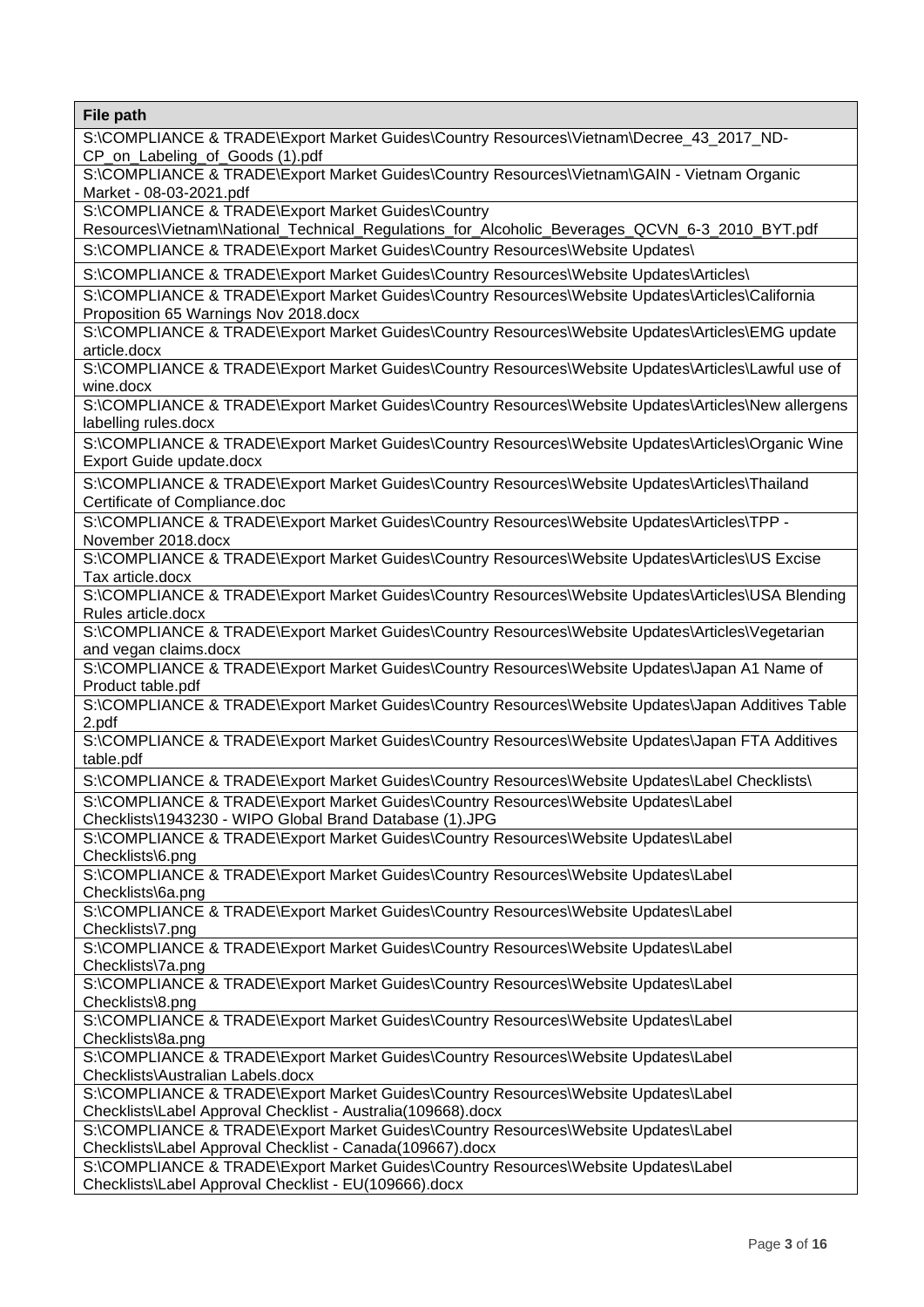**File path**  S:\COMPLIANCE & TRADE\Export Market Guides\Country Resources\Website Updates\Label Checklists\Label Approval Checklist - USA(109665).docx S:\COMPLIANCE & TRADE\Export Market Guides\Country Resources\Website Updates\Label Checklists\Workshop Notes.docx S:\COMPLIANCE & TRADE\Export Market Guides\Country Resources\Website Updates\Website edits Japan Export Market Guide - 112021.docx S:\COMPLIANCE & TRADE\Export Market Guides\Current EMGs\~\$A Export Market Guide - 102021.docx S:\COMPLIANCE & TRADE\Export Market Guides\Current EMGs\~\$ailand Export Market Guide - 112020.docx S:\COMPLIANCE & TRADE\Export Market Guides\Current EMGs\~\$azil Export Market Guide - 052021.docx S:\COMPLIANCE & TRADE\Export Market Guides\Current EMGs\~\$ssia Export Market Guide - 082021.docx S:\COMPLIANCE & TRADE\Export Market Guides\Current EMGs\Archives\In market labelling guide for Australian wine bottled in China v1.pdf S:\COMPLIANCE & TRADE\Export Market Guides\Current EMGs\Archives\Low alcohol wine guide.pdf S:\COMPLIANCE & TRADE\Export Market Guides\Current EMGs\Archives\United Kingdom Export Market Guide - 082021.docx S:\COMPLIANCE & TRADE\Export Market Guides\Current EMGs\Archives\United Kingdom Export Market Guide - 082021.pdf S:\COMPLIANCE & TRADE\Export Market Guides\Current EMGs\Archives\Wine Australia Organic Export Requirements v 4.pdf S:\COMPLIANCE & TRADE\Export Market Guides\Current EMGs\Chile Duties and Taxes - 102021.pdf S:\COMPLIANCE & TRADE\Export Market Guides\Current EMGs\Chile Export Market Guide - 102021.docx S:\COMPLIANCE & TRADE\Export Market Guides\Current EMGs\Chile Export Market Guide - 102021.pdf S:\COMPLIANCE & TRADE\Export Market Guides\Current EMGs\Chile Importing - 102021.pdf S:\COMPLIANCE & TRADE\Export Market Guides\Current EMGs\Chile Labelling- 102021.pdf S:\COMPLIANCE & TRADE\Export Market Guides\Current EMGs\Chile Wine Standards - 102021.pdf S:\COMPLIANCE & TRADE\Export Market Guides\Current EMGs\European Union Duties and Taxes - 112021.pdf S:\COMPLIANCE & TRADE\Export Market Guides\Current EMGs\European Union Export Market Guide - 112021.docx S:\COMPLIANCE & TRADE\Export Market Guides\Current EMGs\European Union Export Market Guide - 112021.pdf S:\COMPLIANCE & TRADE\Export Market Guides\Current EMGs\European Union Importing - 112021.pdf S:\COMPLIANCE & TRADE\Export Market Guides\Current EMGs\European Union Labelling - 112021.pdf S:\COMPLIANCE & TRADE\Export Market Guides\Current EMGs\European Union Wine Standards - 112021.pdf S:\COMPLIANCE & TRADE\Export Market Guides\Current EMGs\Indonesia Duties and Taxes - 072021.pdf S:\COMPLIANCE & TRADE\Export Market Guides\Current EMGs\Indonesia Export Market Guide - 072021.docx S:\COMPLIANCE & TRADE\Export Market Guides\Current EMGs\Indonesia Export Market Guide - 072021.pdf S:\COMPLIANCE & TRADE\Export Market Guides\Current EMGs\Indonesia Importing - 072021.pdf S:\COMPLIANCE & TRADE\Export Market Guides\Current EMGs\Indonesia Labelling - 072021.pdf S:\COMPLIANCE & TRADE\Export Market Guides\Current EMGs\Indonesia Wine Standards - 072021.pdf S:\COMPLIANCE & TRADE\Export Market Guides\Current EMGs\Israel Duties and Taxes - 072021.pdf S:\COMPLIANCE & TRADE\Export Market Guides\Current EMGs\Israel Export Market Guide - 072021.docx S:\COMPLIANCE & TRADE\Export Market Guides\Current EMGs\Israel Export Market Guide - 072021.pdf S:\COMPLIANCE & TRADE\Export Market Guides\Current EMGs\Israel Importing - 072021.pdf S:\COMPLIANCE & TRADE\Export Market Guides\Current EMGs\Israel Labelling - 072021.pdf S:\COMPLIANCE & TRADE\Export Market Guides\Current EMGs\Israel Wine Standards - 072021.pdf S:\COMPLIANCE & TRADE\Export Market Guides\Current EMGs\Japan Export Market Guide - 112021.docx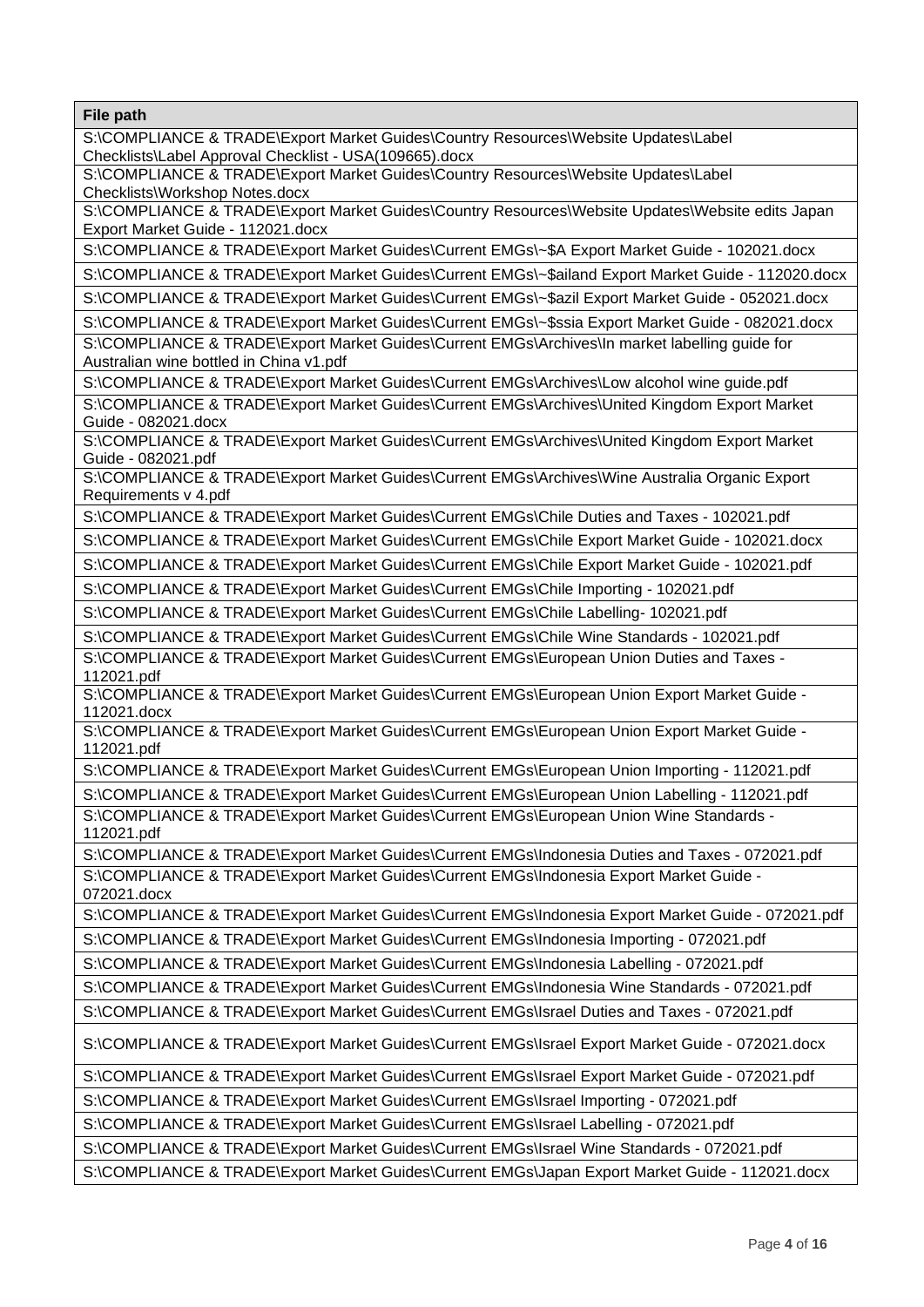| File path                                                                                              |
|--------------------------------------------------------------------------------------------------------|
| S:\COMPLIANCE & TRADE\Export Market Guides\Current EMGs\Japan Export Market Guide - 112021.pdf         |
| S:\COMPLIANCE & TRADE\Export Market Guides\Current EMGs\Japan Labelling - 112021.pdf                   |
| S:\COMPLIANCE & TRADE\Export Market Guides\Current EMGs\Japan Wine Standards - 112021.pdf              |
| S:\COMPLIANCE & TRADE\Export Market Guides\Current EMGs\Malaysia Duties and Taxes - 082021.pdf         |
| S:\COMPLIANCE & TRADE\Export Market Guides\Current EMGs\Malaysia Export Market Guide - 082021.docx     |
| S:\COMPLIANCE & TRADE\Export Market Guides\Current EMGs\Malaysia Export Market Guide - 082021.pdf      |
| S:\COMPLIANCE & TRADE\Export Market Guides\Current EMGs\Malaysia Importing - 082021.pdf                |
| S:\COMPLIANCE & TRADE\Export Market Guides\Current EMGs\Malaysia Labelling - 082021.pdf                |
| S:\COMPLIANCE & TRADE\Export Market Guides\Current EMGs\Malaysia Wine Standards - 082021.pdf           |
| S:\COMPLIANCE & TRADE\Export Market Guides\Current EMGs\Norway Duties and Taxes - 072021.pdf           |
| S:\COMPLIANCE & TRADE\Export Market Guides\Current EMGs\Norway Export Market Guide - 072021.docx       |
| S:\COMPLIANCE & TRADE\Export Market Guides\Current EMGs\Norway Export Market Guide - 072021.pdf        |
| S:\COMPLIANCE & TRADE\Export Market Guides\Current EMGs\Norway Importing - 072021.pdf                  |
| S:\COMPLIANCE & TRADE\Export Market Guides\Current EMGs\Norway Labelling - 072021.pdf                  |
| S:\COMPLIANCE & TRADE\Export Market Guides\Current EMGs\Norway Wine Standards - 072021.pdf             |
| S:\COMPLIANCE & TRADE\Export Market Guides\Current EMGs\Russia Duties and Taxes - 082021.pdf           |
| S:\COMPLIANCE & TRADE\Export Market Guides\Current EMGs\Russia Export Market Guide - 082021.docx       |
| S:\COMPLIANCE & TRADE\Export Market Guides\Current EMGs\Russia Export Market Guide - 082021.pdf        |
| S:\COMPLIANCE & TRADE\Export Market Guides\Current EMGs\Russia Importing - 082021.pdf                  |
| S:\COMPLIANCE & TRADE\Export Market Guides\Current EMGs\Russia Labelling - 082021.pdf                  |
| S:\COMPLIANCE & TRADE\Export Market Guides\Current EMGs\Russia Wine Standards - 082021.pdf             |
| S:\COMPLIANCE & TRADE\Export Market Guides\Current EMGs\Sri Lanka Duties and Taxes - 072021.pdf        |
| S:\COMPLIANCE & TRADE\Export Market Guides\Current EMGs\Sri Lanka Export Market Guide -<br>072021.docx |
| S:\COMPLIANCE & TRADE\Export Market Guides\Current EMGs\Sri Lanka Export Market Guide - 072021.pdf     |
| S:\COMPLIANCE & TRADE\Export Market Guides\Current EMGs\Sri Lanka Importing - 072021.pdf               |
| S:\COMPLIANCE & TRADE\Export Market Guides\Current EMGs\Sri Lanka Labelling - 072021.pdf               |
| S:\COMPLIANCE & TRADE\Export Market Guides\Current EMGs\Sri Lanka Wine Standards - 072021.pdf          |
| S:\COMPLIANCE & TRADE\Export Market Guides\Current EMGs\Taiwan Duties and Taxes - 092021.pdf           |
| S:\COMPLIANCE & TRADE\Export Market Guides\Current EMGs\Taiwan Export Market Guide - 092021.docx       |
| S:\COMPLIANCE & TRADE\Export Market Guides\Current EMGs\Taiwan Export Market Guide - 092021.pdf        |
| S:\COMPLIANCE & TRADE\Export Market Guides\Current EMGs\Taiwan Importing - 092021.pdf                  |
| S:\COMPLIANCE & TRADE\Export Market Guides\Current EMGs\Taiwan Labelling - 092021.pdf                  |
| S:\COMPLIANCE & TRADE\Export Market Guides\Current EMGs\Taiwan Wine Standards - 092021.pdf             |
| S:\COMPLIANCE & TRADE\Export Market Guides\Current EMGs\USA Duties and Taxes - 102021.pdf              |
| S:\COMPLIANCE & TRADE\Export Market Guides\Current EMGs\USA Export Market Guide - 102021.docx          |
| S:\COMPLIANCE & TRADE\Export Market Guides\Current EMGs\USA Export Market Guide - 102021.pdf           |
| S:\COMPLIANCE & TRADE\Export Market Guides\Current EMGs\USA Importing - 102021.pdf                     |
| S:\COMPLIANCE & TRADE\Export Market Guides\Current EMGs\USA Labelling - 102021.pdf                     |
| S:\COMPLIANCE & TRADE\Export Market Guides\Current EMGs\USA Wine Standards - 102021.pdf                |
| S:\COMPLIANCE & TRADE\Export Market Guides\Current EMGs\Vietnam Duties and Taxes - 102021.pdf          |
| S:\COMPLIANCE & TRADE\Export Market Guides\Current EMGs\Vietnam Export Market Guide - 102021.docx      |
| S:\COMPLIANCE & TRADE\Export Market Guides\Current EMGs\Vietnam Export Market Guide - 102021.pdf       |
| S:\COMPLIANCE & TRADE\Export Market Guides\Current EMGs\Vietnam Importing - 102021.pdf                 |
| S:\COMPLIANCE & TRADE\Export Market Guides\Current EMGs\Vietnam Labelling - 102021.pdf                 |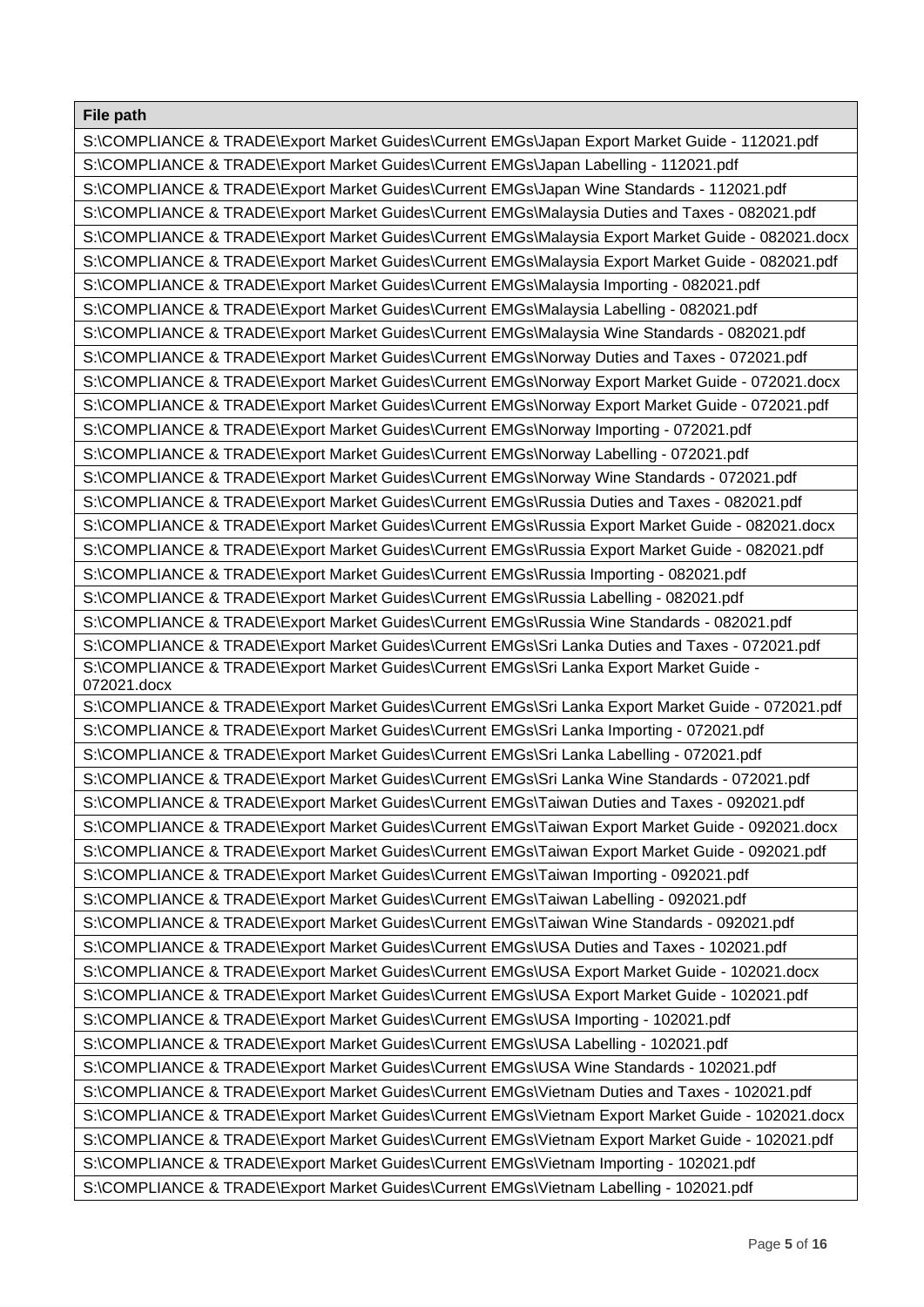S:\COMPLIANCE & TRADE\Export Market Guides\Current EMGs\Vietnam Wine Standards - 102021.pdf

S:\COMPLIANCE & TRADE\Market Access\China\Techincal\April AGW authority consulting feedback.pdf

S:\COMPLIANCE & TRADE\Market Access\China\Trade Agreements & Legislation\Decree 248 Unofficial Self-Registration Guide for Overseas Food Facilities \_Beijing\_China - People's Republic of\_11-02-2021.pdf

S:\COMPLIANCE & TRADE\Market Access\China\Trade Agreements & Legislation\registration of facilities.pdf

S:\COMPLIANCE & TRADE\Market Access\China\Trade Agreements & Legislation\screenshots.pdf

S:\COMPLIANCE & TRADE\Market Access\European Union\EC Correspondance\Draft response to EU original and final.docx

S:\COMPLIANCE & TRADE\Market Access\International Fora\Reporting\Summary WWTG meeting sep21.docx

S:\COMPLIANCE & TRADE\Market Access\International Fora\Techincal\codex allergen exemption.pdf

S:\COMPLIANCE & TRADE\Regulatory Performance Framework\2019-20\~\$TAC Paper - Regulator Performance Framework Self-Assessment.docx

S:\COMPLIANCE & TRADE\WEA Exporters\BCP for Exports\Communications\

S:\GOVERNANCE\Annual Operational Plan\2020-21\2020-21AOPArchivedOnlineArchiveAnitaPoddar.pst

S:\GOVERNANCE\Annual Operational Plan\2021-22\2021-22AOPArchivedOnlineArchiveAnitaPoddar.pst

S:\GOVERNANCE\Annual Report\2015-16\Contributions\~\$rket Insights ANNUAL REPORT CONTRIBUTIONS.docx

S:\GOVERNANCE\Annual Report\2019-20\2019-20AnnualReportArchivedOnlineArchiveAnitaPoddar.pst

S:\GOVERNANCE\Annual Report\2019-20\20201007AnnualReporttoMinister.pdf

S:\GOVERNANCE\Annual Report\Annual Report 2020-21\Board feedback\

S:\GOVERNANCE\Annual Report\Annual Report 2020-21\Correspondence\

S:\GOVERNANCE\Annual Report\Annual Report 2020-21\Correspondence\2020-21 Wine Australia - Auditor's Report (Issued 30092021).pdf

S:\GOVERNANCE\Annual Report\Annual Report 2020-21\Design drafts\

S:\GOVERNANCE\Annual Report\Annual Report 2020-21\Digital Annual Report\

S:\GOVERNANCE\ATMAC\_Deliverable 1-2 Brief\_FINAL\_220921.pdf

S:\GOVERNANCE\Australian Grape & Wine\ATMAC Grant\

S:\GOVERNANCE\Board\2022 Wine Australia Board Meeting dates.docx

S:\GOVERNANCE\Board\Board Meetings\2021\4 - 23 June 2021\Wine Australia Board Meeting 23 June 21 draft Minutes .pdf

S:\GOVERNANCE\Board\Board Meetings\2021\4 - 23 June 2021\Wine Australia Board Meeting 23 June 21 Minutes signed.pdf

S:\GOVERNANCE\Board\Board Meetings\2021\5 - 12 August 2021\2021 Board meeting schedule.pdf

S:\GOVERNANCE\Board\Board Meetings\2021\5 - 12 August 2021\20210702 Comms Plan\_ERWSP enduring benefits .pdf

S:\GOVERNANCE\Board\Board Meetings\2021\5 - 12 August 2021\20210712 Crush analysis for 2021 -22 financial modelling.pdf

S:\GOVERNANCE\Board\Board Meetings\2021\5 - 12 August 2021\20210712 Crush analysis for budget.pdf S:\GOVERNANCE\Board\Board Meetings\2021\5 - 12 August 2021\20210804 Comms Plan\_ERWSP enduring benefits .pdf

S:\GOVERNANCE\Board\Board Meetings\2021\5 - 12 August 2021\2021-22 Financial Overview.pdf

S:\GOVERNANCE\Board\Board Meetings\2021\5 - 12 August 2021\Acting CEO Update Aug 2021.pdf

S:\GOVERNANCE\Board\Board Meetings\2021\5 - 12 August 2021\Board annual work plan.pdf

S:\GOVERNANCE\Board\Board Meetings\2021\5 - 12 August 2021\Compliance with Competition and Consumer Act.pdf

S:\GOVERNANCE\Board\Board Meetings\2021\5 - 12 August 2021\CRRDC Brief for CEOs August 2021.pdf S:\GOVERNANCE\Board\Board Meetings\2021\5 - 12 August 2021\Disclosure of Material Personal

interests.pdf

S:\GOVERNANCE\Board\Board Meetings\2021\5 - 12 August 2021\ERWSP Communication Strategy.pdf S:\GOVERNANCE\Board\Board Meetings\2021\5 - 12 August 2021\FINAL\_Performance evaluation of ERWSP (28 May 2021).pdf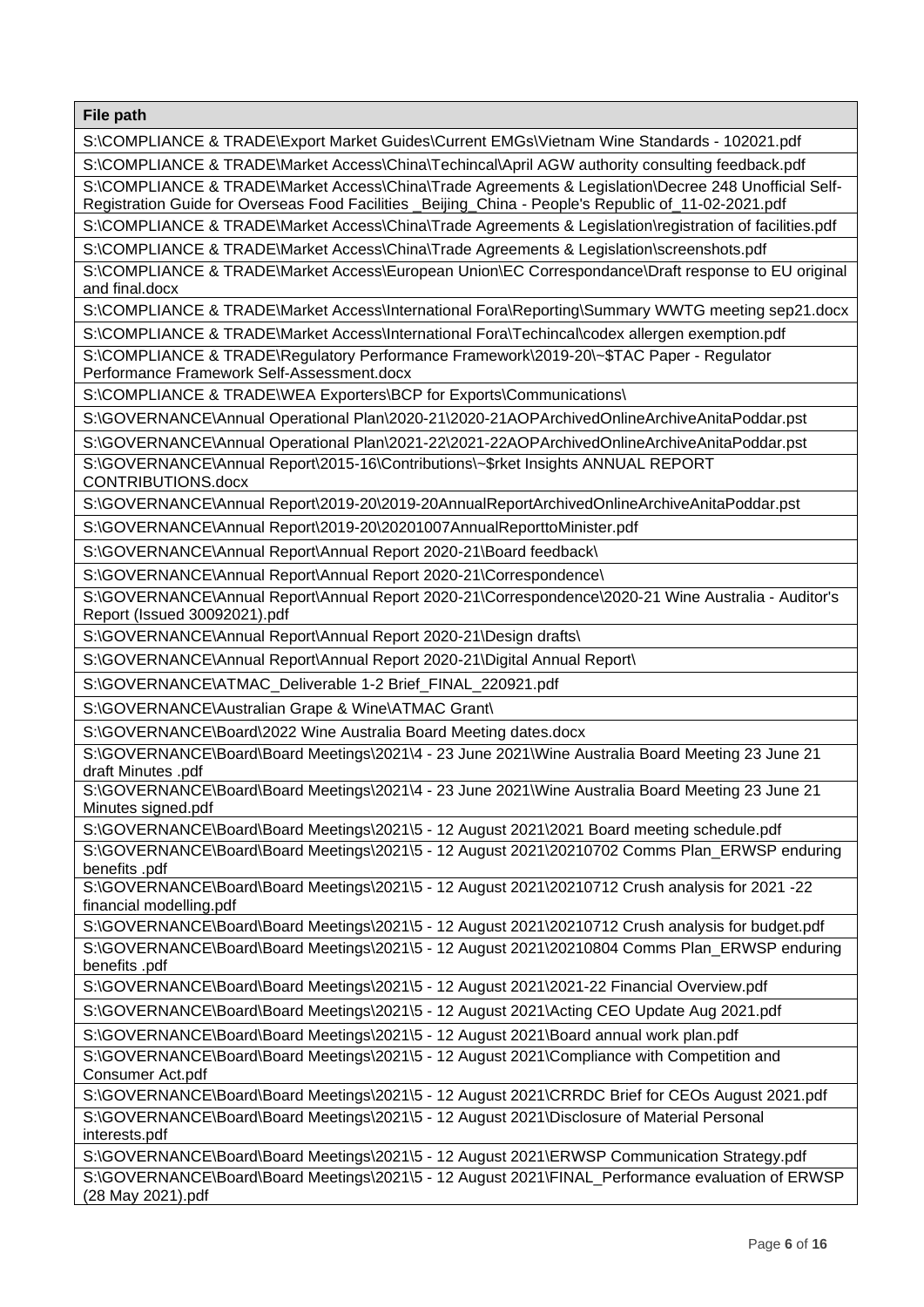| ι ιι <del>ς</del> μαιτι                                                                                                      |
|------------------------------------------------------------------------------------------------------------------------------|
| S:\GOVERNANCE\Board\Board Meetings\2021\5 - 12 August 2021\Future partnerships between Wine<br>Australia and SARDI.pdf       |
| S:\GOVERNANCE\Board\Board Meetings\2021\5 - 12 August 2021\Stakeholder Survey 2021.pdf                                       |
| S:\GOVERNANCE\Board\Board Meetings\2021\5 - 12 August 2021\WHS Risk Report - August 2021.pdf                                 |
| S:\GOVERNANCE\Board\Board Meetings\2021\5 - 12 August 2021\Wine Australia - 2021 Stakeholder<br>Research - Final Report.pdf  |
| S:\GOVERNANCE\Board\Board Meetings\2021\5 - 12 August 2021\Wine Australia - Performance Principles<br>Aug 21.pdf             |
| S:\GOVERNANCE\Board\Board Meetings\2021\5 - 12 August 2021\Wine Australia's Digital and Data<br>Strategy.pdf                 |
| S:\GOVERNANCE\Board\Board Meetings\2021\6 - 30 September 2021\2021 Board meeting schedule.pdf                                |
| S:\GOVERNANCE\Board\Board Meetings\2021\6 - 30 September 2021\2021-22 Financial Forecast.pdf                                 |
| S:\GOVERNANCE\Board\Board Meetings\2021\6 - 30 September 2021\2021-22 KPIs.pdf                                               |
| S:\GOVERNANCE\Board\Board Meetings\2021\6 - 30 September 2021\Annual Performance Statement.pdf                               |
| S:\GOVERNANCE\Board\Board Meetings\2021\6 - 30 September 2021\Annual Report 2021 Financial<br>Statements.pdf                 |
| S:\GOVERNANCE\Board\Board Meetings\2021\6 - 30 September 2021\Annual return for Wine Australia -<br>Canada.pdf               |
| S:\GOVERNANCE\Board\Board Meetings\2021\6 - 30 September 2021\Board annual work plan.pdf                                     |
| S:\GOVERNANCE\Board\Board Meetings\2021\6 - 30 September 2021\Board committee summaries.pdf                                  |
| S:\GOVERNANCE\Board\Board Meetings\2021\6 - 30 September 2021\Briefing for John Hart Sep 2021.pdf                            |
| S:\GOVERNANCE\Board\Board Meetings\2021\6 - 30 September 2021\Wine sector sustainabiligy - strategy                          |
| discussion paper.pdf                                                                                                         |
| S:\GOVERNANCE\Board\Board Meetings\2021\7 - 1 December 2021\1 December 2021 Wine Australia Board<br>Meeting draft agenda.pdf |
| S:\GOVERNANCE\Board\Board Meetings\2021\7 - 1 December 2021\2021-22 Financial Forecast.pdf                                   |
| S:\GOVERNANCE\Board\Board Meetings\2021\7 - 1 December 2021\2022 Board meeting schedule.pdf                                  |
| S:\GOVERNANCE\Board\Board Meetings\2021\7 - 1 December 2021\AGW Briefing for Wine australia.pdf                              |
| S:\GOVERNANCE\Board\Board Meetings\2021\7 - 1 December 2021\Annual Resultion - Wine Australia -                              |
| Canada 2020-21.pdf                                                                                                           |
| S:\GOVERNANCE\Board\Board Meetings\2021\7 - 1 December 2021\Board annual work plan.pdf                                       |
| S:\GOVERNANCE\Board\Board Meetings\2021\7 - 1 December 2021\Procurement Process re Non-contestable<br>Funding to AWRI.pdf    |
| S:\GOVERNANCE\Board\Board Meetings\2021\7 - 1 December 2021\RD&A Forward planning update.pdf                                 |
| S:\GOVERNANCE\Board\Board Meetings\2021\7 - 1 December 2021\RD&A Open call.pdf                                               |
| S:\GOVERNANCE\Board\Board Meetings\2021\7 - 1 December 2021\Stakeholder Engagement Report.pdf                                |
| S:\GOVERNANCE\Board\Board Meetings\2021\7 - 1 December 2021\Sustainability strategy overview.pdf                             |
| S:\GOVERNANCE\Board\Board Meetings\2021\7 - 1 December 2021\WHS Risk Report.pdf                                              |
| S:\GOVERNANCE\Board\Board Meetings\2021\7 - 1 December 2021\Wine Australia China strategy.pdf                                |
| S:\GOVERNANCE\Board\Board Meetings\2022\1 - 23 February 2022\Compliance with Competition and<br>Consumer Act.pdf             |
| S:\GOVERNANCE\Board\Contact details\                                                                                         |
| S:\GOVERNANCE\Board\Contact details\Key Contact Details.pdf                                                                  |
| S:\GOVERNANCE\Board\Images\                                                                                                  |
| S:\GOVERNANCE\Board\Induction\Oct 2021\2022 Board meeting schedule.pdf                                                       |
| S:\GOVERNANCE\Board\Induction\Oct 2021\Board and Committee Papers.pdf                                                        |
| S:\GOVERNANCE\Board\Induction\Oct 2021\Board Remuneration + Travel.pdf                                                       |
| S:\GOVERNANCE\Board\Induction\Oct 2021\Financial Summary.pdf                                                                 |
| S:\GOVERNANCE\Board\Induction\Oct 2021\Glossary.pdf                                                                          |
| S:\GOVERNANCE\Board\Induction\Oct 2021\Governance.pdf                                                                        |
|                                                                                                                              |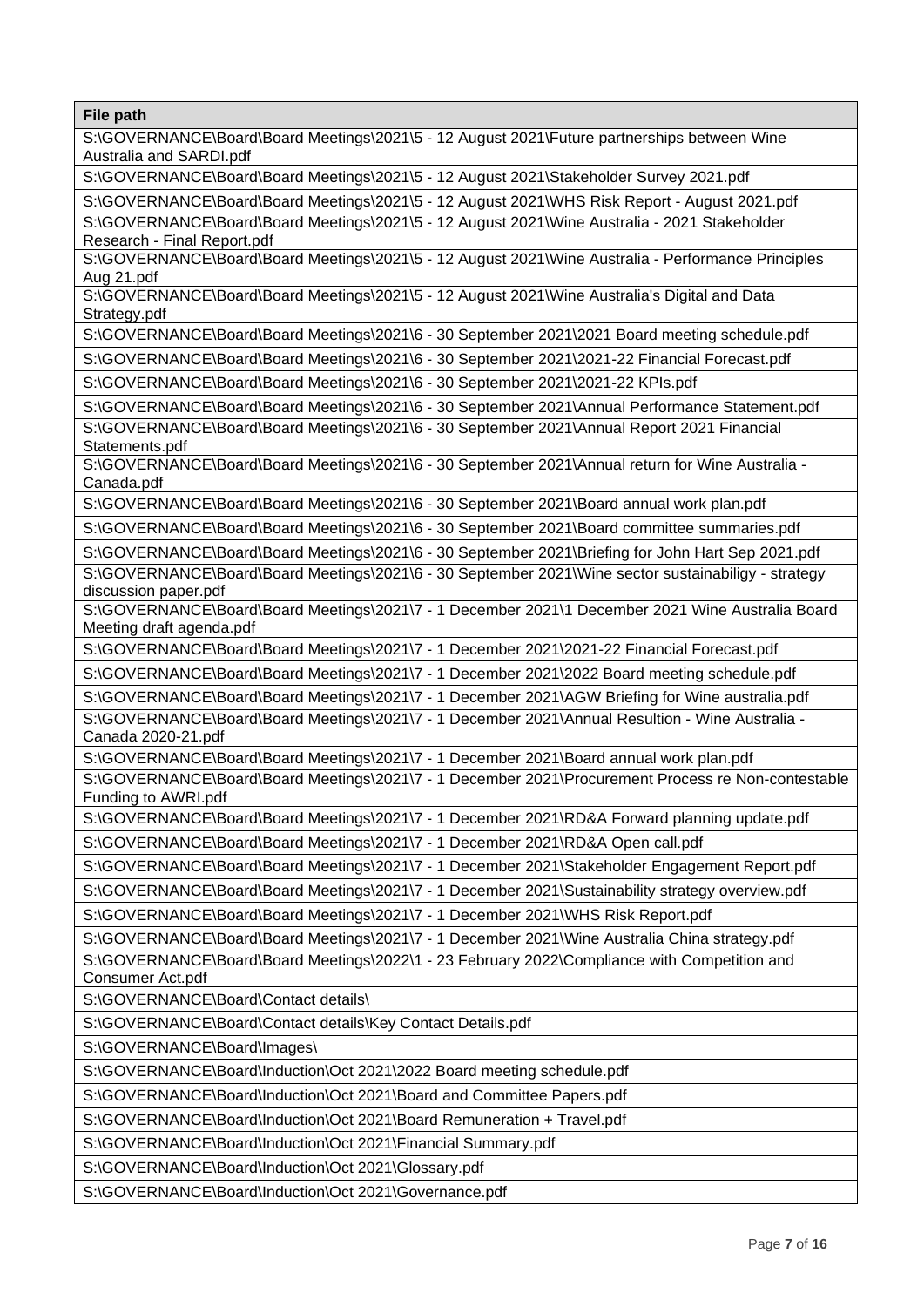S:\GOVERNANCE\Board\Induction\Oct 2021\Human Resources.pdf

S:\GOVERNANCE\Board\Induction\Oct 2021\ICT .pdf

S:\GOVERNANCE\Board\Induction\Oct 2021\Licensing - Corporate Services.docx

S:\GOVERNANCE\Board\Induction\Oct 2021\Market Access.pdf

S:\GOVERNANCE\Board\Induction\Oct 2021\Market update.pdf

S:\GOVERNANCE\Board\Induction\Oct 2021\Marketing.pdf

S:\GOVERNANCE\Board\Induction\Oct 2021\MC meeting 19 Oct 2021.docx

S:\GOVERNANCE\Board\Induction\Oct 2021\RDA Attachment 1 .docx

S:\GOVERNANCE\Board\Induction\Oct 2021\Regulatory Services.pdf

S:\GOVERNANCE\Board\Induction\Oct 2021\Research Development and Adoption.pdf

S:\GOVERNANCE\Board\Induction\Oct 2021\Stakeholder Engagement and Corporate Affairs .pdf

S:\GOVERNANCE\Board\Induction\Oct 2021\Wine Australia general overview.pdf

S:\GOVERNANCE\Board\Induction\Sept 2021\

S:\GOVERNANCE\Board\Induction\Sept 2021\~\$210917 Market Insights.docx

S:\GOVERNANCE\Board\Induction\Sept 2021\20210917 Market Insights.docx

S:\GOVERNANCE\Board\Induction\Sept 2021\20210928 Board induction pack - Stakeholder Engagement and Corporate Affairs.docx

S:\GOVERNANCE\Board\Induction\Sept 2021\Board Induction Contents.pdf

S:\GOVERNANCE\Board\Induction\Sept 2021\Market Insights.docx

S:\GOVERNANCE\Committee Meetings\AGW Marketing Committee\Agenda Papers for Marketing Committee meeting 290520.pdf

S:\GOVERNANCE\Committee Meetings\AGW Marketing Committee\AGW Feb Update 2021 v2.pdf

S:\GOVERNANCE\Committee Meetings\AGW Marketing Committee\AGW Marketing Committee Terms of Reference.pdf

S:\GOVERNANCE\Committee Meetings\AGW Marketing Committee\Draft Record of Outcomes - Marketing Committee - 28Jul21.docx

S:\GOVERNANCE\Committee Meetings\AGW Marketing Committee\Marketing Committee TOR updated Oct 21.pdf

S:\GOVERNANCE\Committee Meetings\AGW, AWRI and Wine Australia\

S:\GOVERNANCE\Committee Meetings\AGW, AWRI and Wine Australia\2021 Proposed AWRI Board composition and appointment model consultation document.pdf

S:\GOVERNANCE\Committee Meetings\AGW, AWRI and Wine Australia\AGW, AWRI and Wine Australia RD&A meeting 20 July 21 agenda.pdf

S:\GOVERNANCE\Committee Meetings\AGW, AWRI and Wine Australia\Wine Australia + AWRI contract process overview.pdf

S:\GOVERNANCE\Committee Meetings\AGW, AWRI and Wine Australia\Wine Australia RD&A operating environment.pdf

S:\GOVERNANCE\Committee Meetings\Audit & Risk Committee\2020 21\5 - 1 June 2021\1 June 2021 Audit and Risk Committee Minutes signed.pdf

S:\GOVERNANCE\Committee Meetings\Audit & Risk Committee\2020 21\5 - 1 June 2021\Review draft 2020- 21 financial statements.pdf

S:\GOVERNANCE\Committee Meetings\Audit & Risk Committee\2021 22\1 - 3 September 2021\20200618 PN10 Gifts Benefits and Hospitality Policy.pdf

S:\GOVERNANCE\Committee Meetings\Audit & Risk Committee\2021 22\1 - 3 September 2021\2020-21 AR Draft 1.pdf

S:\GOVERNANCE\Committee Meetings\Audit & Risk Committee\2021 22\1 - 3 September 2021\2021-22 Financial Forecast.pdf

S:\GOVERNANCE\Committee Meetings\Audit & Risk Committee\2021 22\1 - 3 September 2021\21 WA 2019- 20 Commonwealth Entity MRL (with COVID representations).DOCX

S:\GOVERNANCE\Committee Meetings\Audit & Risk Committee\2021 22\1 - 3 September 2021\Annual Performance Statement.pdf

S:\GOVERNANCE\Committee Meetings\Audit & Risk Committee\2021 22\1 - 3 September 2021\Comcover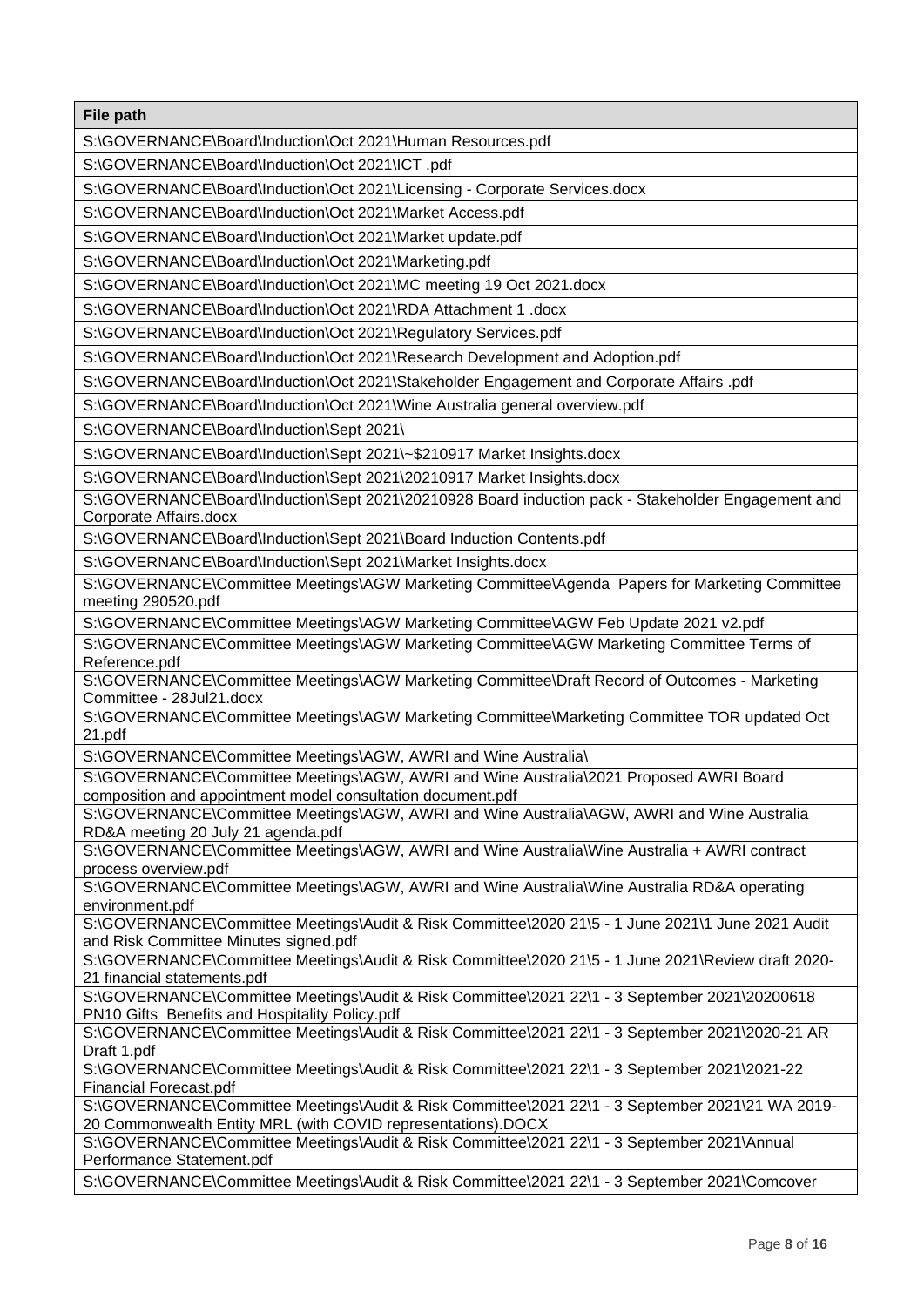Benchmarking Survey Results.pdf

S:\GOVERNANCE\Committee Meetings\Audit & Risk Committee\2021 22\1 - 3 September 2021\Committee annual work plan.pdf

S:\GOVERNANCE\Committee Meetings\Audit & Risk Committee\2021 22\1 - 3 September 2021\Committee meeting schedule.pdf

S:\GOVERNANCE\Committee Meetings\Audit & Risk Committee\2021 22\1 - 3 September 2021\Fraud Management - Questions for Audit and Risk Committee.pdf

S:\GOVERNANCE\Committee Meetings\Audit & Risk Committee\2021 22\1 - 3 September 2021\ICT Report - Aug 2021.pdf

S:\GOVERNANCE\Committee Meetings\Audit & Risk Committee\2021 22\1 - 3 September 2021\Internal audit work program 2021-22.pdf

S:\GOVERNANCE\Committee Meetings\Audit & Risk Committee\2021 22\1 - 3 September 2021\Policy non conformance report.pdf

S:\GOVERNANCE\Committee Meetings\Audit & Risk Committee\2021 22\1 - 3 September 2021\Revew draft Wine Australia closing audit letter.pdf

S:\GOVERNANCE\Committee Meetings\Audit & Risk Committee\2021 22\1 - 3 September 2021\Review compliance with Funding Agreement.pdf

S:\GOVERNANCE\Committee Meetings\Audit & Risk Committee\2021 22\1 - 3 September 2021\Review draft 2020-21 financial statements.pdf

S:\GOVERNANCE\Committee Meetings\Audit & Risk Committee\2021 22\1 - 3 September 2021\Strategic Risk Report September 2021 .pdf

S:\GOVERNANCE\Committee Meetings\Audit & Risk Committee\2021 22\1 - 3 September 2021\Wine Australia Annual Performance Statements Assurance letter.pdf

S:\GOVERNANCE\Committee Meetings\Audit & Risk Committee\2021 22\1 - 3 September 2021\Wine Australia Audit and Risk Meeting (3 September 2021) papers.pdf

S:\GOVERNANCE\Committee Meetings\Audit & Risk Committee\2021 22\1 - 3 September 2021\Wine Australia Financial Statement Assurance letter.pdf

S:\GOVERNANCE\Committee Meetings\Audit & Risk Committee\2021 22\1 - 3 September 2021\Wine Australia Going Concern Review August 2021.pdf

S:\GOVERNANCE\Committee Meetings\Audit & Risk Committee\2021 22\1 - 3 September 2021\Wine Australia governance key dates register.pdf

S:\GOVERNANCE\Committee Meetings\Investment Committee\

S:\GOVERNANCE\Committee Meetings\JSC\5 August 2021\

S:\GOVERNANCE\Committee Meetings\Marketing Advisory Group\Wine Australia + AGW Marketing Committee review August 2021.docx

S:\GOVERNANCE\Committee Meetings\Marketing Committee\2021\3 - 1 June 2021\Wine Australia Marketing Committee meeting 1 June 21 draft minutes.pdf

S:\GOVERNANCE\Committee Meetings\Marketing Committee\2021\4 - 16 September 2021\

S:\GOVERNANCE\Committee Meetings\RD&A Committee\2021-22\

S:\GOVERNANCE\Committee Meetings\RD&A Committee\2021-22\1 - 22 September 2021\

S:\GOVERNANCE\Committee Meetings\RD&A Committee\2021-22\1 - 22 September 2021\1000 genomes Attachment - feedback from CRC-P panel.pdf

S:\GOVERNANCE\Committee Meetings\RD&A Committee\2021-22\1 - 22 September 2021\2021 Committee meeting schedule.pdf

S:\GOVERNANCE\Committee Meetings\RD&A Committee\2021-22\1 - 22 September 2021\2021-22 Financial Forecast.pdf

S:\GOVERNANCE\Committee Meetings\RD&A Committee\2021-22\1 - 22 September 2021\AIA Priority 1 Trade and Market Access.pdf

S:\GOVERNANCE\Committee Meetings\RD&A Committee\2021-22\1 - 22 September 2021\AIA Priority 2 Climate.pdf

S:\GOVERNANCE\Committee Meetings\RD&A Committee\2021-22\1 - 22 September 2021\AIA Priority 3 Biosecurity.pdf

S:\GOVERNANCE\Committee Meetings\RD&A Committee\2021-22\1 - 22 September 2021\AIA Priority 4 Digital.pdf

S:\GOVERNANCE\Committee Meetings\RD&A Committee\2021-22\1 - 22 September 2021\Forward planning update - cover crops and functional biodiversity.pdf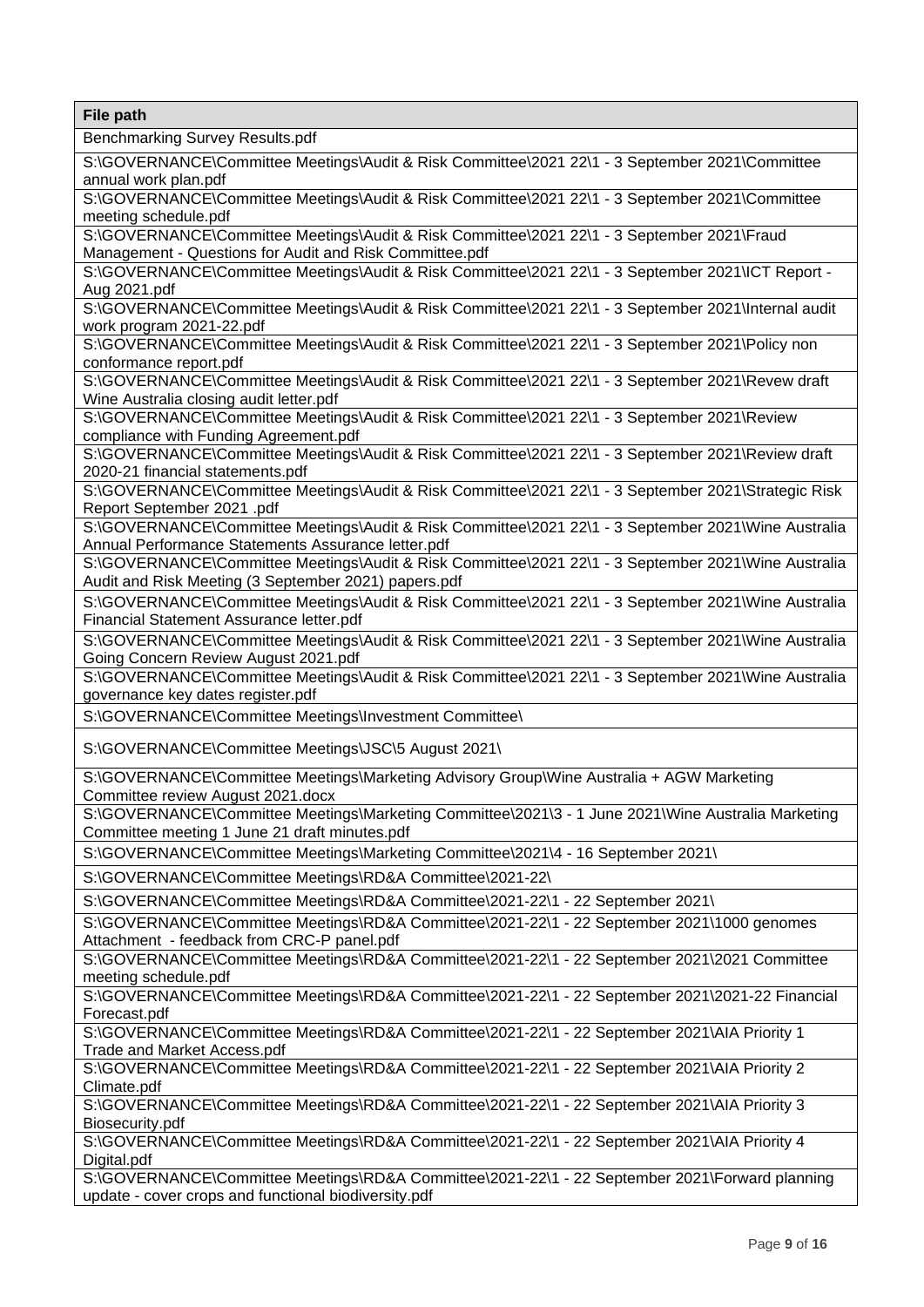| File path                                                                                                                                                                         |
|-----------------------------------------------------------------------------------------------------------------------------------------------------------------------------------|
| S:\GOVERNANCE\Committee Meetings\RD&A Committee\2021-22\1 - 22 September 2021\Forward planning<br>update.pdf                                                                      |
| S:\GOVERNANCE\Committee Meetings\RD&A Committee\2021-22\1 - 22 September 2021\RDA Committee<br>annual work plan.pdf                                                               |
| S:\GOVERNANCE\Committee Meetings\RD&A Committee\2021-22\1 - 22 September 2021\Register of<br>unsolicited proposals Attachment 1.pdf                                               |
| S:\GOVERNANCE\Committee Meetings\RD&A Committee\2021-22\1 - 22 September 2021\Register of<br>unsolicited proposals.pdf                                                            |
| S:\GOVERNANCE\Committee Meetings\RD&A Committee\2021-22\1 - 22 September 2021\register unsolicited<br>proposals 2020 2021.pdf                                                     |
| S:\GOVERNANCE\Committee Meetings\RD&A Committee\2021-22\1 - 22 September 2021\Review of progress<br>against extension and adoption strategy.pdf                                   |
| S:\GOVERNANCE\Committee Meetings\RD&A Committee\2021-22\1 - 22 September 2021\Review of progress<br>E&A strategy Attachment 1.pdf                                                 |
| S:\GOVERNANCE\Committee Meetings\RD&A Committee\2021-22\1 - 22 September 2021\Wine Australia<br>RD&A Committee meeting (22 September 2021) agenda.pdf                             |
| S:\GOVERNANCE\Committee Meetings\RD&A Committee\2021-22\1 - 22 September 2021\Wine Australia<br>RD&A Committee meeting (22 September 2021) papers - REDACTED.pdf                  |
| S:\GOVERNANCE\Committee Meetings\RD&A Committee\2021-22\1 - 22 September 2021\Wine Australia<br>RD&A Committee meeting (22 September 2021) papers.pdf                             |
| S:\GOVERNANCE\Committee Meetings\RD&A Committee\2021-22\1 - 22 September 2021\Wine Opinions<br>project proposal.pdf                                                               |
| S:\GOVERNANCE\Committee Meetings\RD&A Committee\2021-22\1 - 22 September 2021\Wine Opinions<br>proposal.pdf                                                                       |
| S:\GOVERNANCE\Committee Meetings\Sector engagement Nov 20\                                                                                                                        |
| S:\GOVERNANCE\Committee Meetings\Sector engagement Nov 20\Wine Australia Sector engagement Nov<br>2020.docx                                                                       |
| S:\GOVERNANCE\Committee Meetings\Sector engagement Nov 20\Wine Australia Sector engagement Nov<br>2020.pdf                                                                        |
| S:\GOVERNANCE\Committee Meetings\Sustainability Advisory Committee\2 23 August 2021\                                                                                              |
| S:\GOVERNANCE\Committee Meetings\Sustainability Advisory Committee\2 23 August 2021\AGW SAC<br>Meeting Summary 23 August 2021.docx                                                |
| S:\GOVERNANCE\Committee Meetings\Sustainability Advisory Committee\2 23 August 2021\SAC Meeting<br>Agenda and Papers 23 August 2021.doc                                           |
| S:\GOVERNANCE\Committee Meetings\Sustainability Advisory Committee\2 23 August 2021\SAC Meeting<br>Minutes 23 August 2021 draft.docx                                              |
| S:\GOVERNANCE\Committee Meetings\Sustainability Advisory Committee\SAC Register of Material Personal<br>Interests and Conflicts of Interest Aug 21.docx                           |
| S:\GOVERNANCE\Committee Meetings\Wine Australia AGW Board update - Aug 21.pdf                                                                                                     |
| S:\GOVERNANCE\Committee Meetings\Wine Industry Committee\2021\                                                                                                                    |
| S:\GOVERNANCE\Committee Meetings\Wine Industry Committee\2021\10 December 2021\                                                                                                   |
| S:\GOVERNANCE\Committee Meetings\Wine Industry Committee\2021\10 December 2021\Wine Industry<br>Committee meeting draft agenda 10 December 2021.docx                              |
| S:\GOVERNANCE\Committee Terms of Reference\~\$rketing Advisory Group Terms of Reference July<br>2021.docx                                                                         |
| S:\GOVERNANCE\Committee Terms of Reference\Marketing Advisory Group Terms of Reference July<br>2021.docx                                                                          |
| S:\GOVERNANCE\Committee Terms of Reference\Marketing Advisory Group Terms of Reference July<br>2021.pdf                                                                           |
| S:\GOVERNANCE\Correspondence\AWRI\20211025 Response to Louise re letter of 12 Oct 2021.pdf                                                                                        |
| S:\GOVERNANCE\Correspondence\Department of Agriculture, Water and the Environment\20211022 Letter to<br>Mr Andrew Metcalfe AO from incoming CEO Wine Australia Dr Martin Cole.pdf |
| S:\GOVERNANCE\Correspondence\Department of Agriculture, Water and the Environment\211018 - Letter to<br>Martin Cole - CEO Wine Australia.pdf                                      |
| S:\GOVERNANCE\Correspondence\Department of Agriculture, Water and the Environment\Best practice<br>stakeholder engagement\                                                        |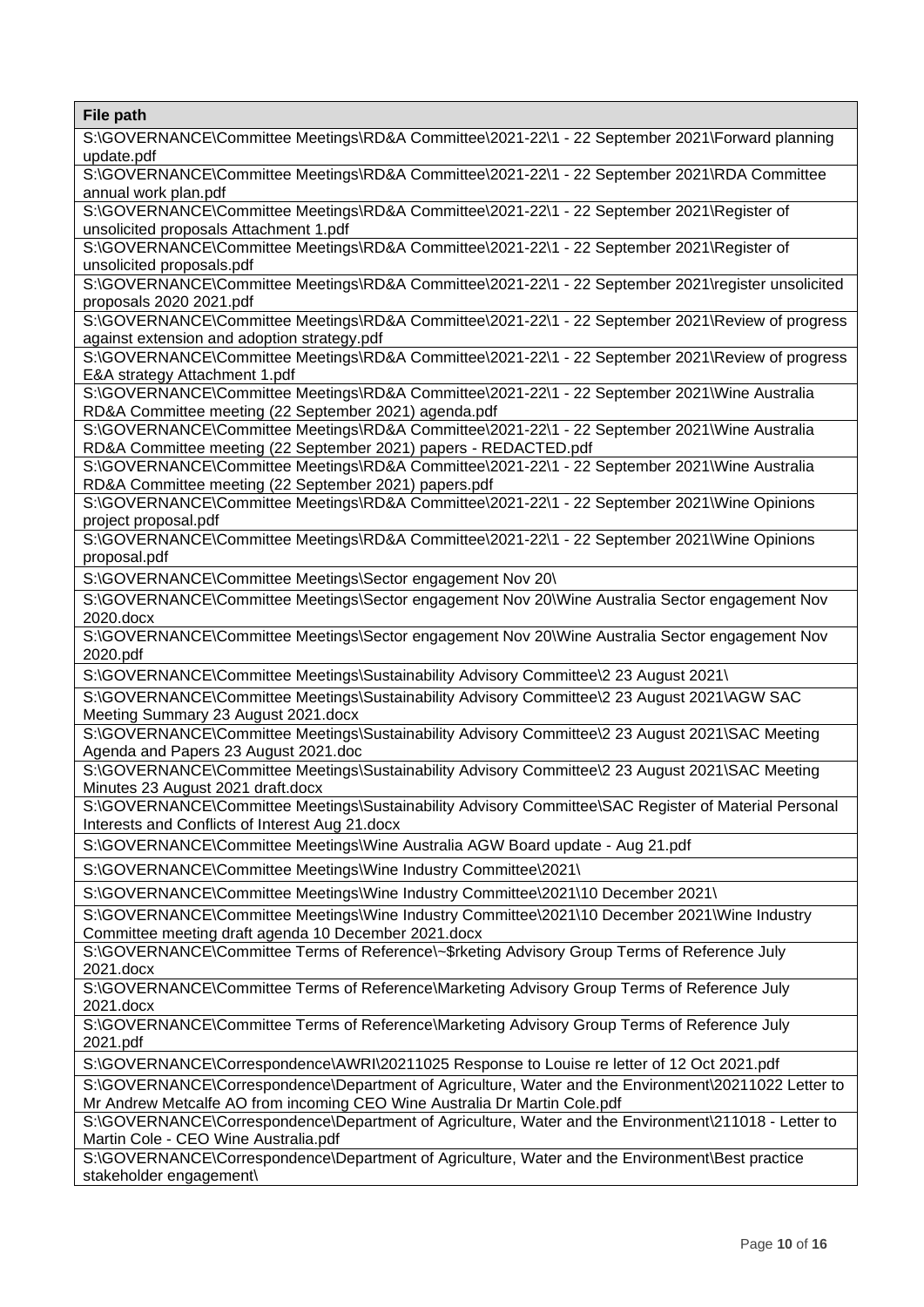S:\GOVERNANCE\Correspondence\Department of Agriculture, Water and the Environment\EA details for DAWE Secretary Andrew Metcalfe AO .docx

S:\GOVERNANCE\Correspondence\Department of Agriculture, Water and the Environment\Letter to Mr Andrew Metcalfe AO from Incoming CEO Wine Australia Dr Martin Cole.docx

S:\GOVERNANCE\Correspondence\Minister for Agriculture and Northern Australia\20210628 Ltr to M Allan re Acting CEO appointment.pdf

S:\GOVERNANCE\Correspondence\Minister for Agriculture and Northern Australia\20210913 Letter to Minister Littleproud re Acting CEO extension.docx

S:\GOVERNANCE\Correspondence\Minister for Agriculture and Northern Australia\20210924 Draft letter to Ms Christine Mulhearn re best practice stakeholder engagement.docx

S:\GOVERNANCE\Correspondence\Minister for Agriculture and Northern Australia\20210928 Ltr to Minister Littleproud re best practice documents for RDCs .docx

S:\GOVERNANCE\Correspondence\Minister for Agriculture and Northern Australia\20210928 Ltr to Minister Littleproud re best practice documents for RDCs .pdf

S:\GOVERNANCE\Correspondence\Minister for Agriculture and Northern Australia\20211216 Wine Tourism and Cellar Door Grant - Dec 2021.docx

S:\GOVERNANCE\Correspondence\Minister for Agriculture and Northern Australia\20211220 Response to Minister Littleproud re National Agricultural Workforce Strategy report.docx

S:\GOVERNANCE\Correspondence\Minister for Agriculture and Northern Australia\MS21-006076 Littleproud to Allan.pdf

S:\GOVERNANCE\Correspondence\Other politicians\20210817 Ltr from A Metcalfe re appearance at Senate Estimates.pdf

S:\GOVERNANCE\Correspondence\PIRSA\20211108 - Industry key messages - PIRSA - Oct Nov storms.pdf

S:\GOVERNANCE\Correspondence\SA Minister for Primary Industries and Regional Development\

S:\GOVERNANCE\Correspondence\SA Minister for Primary Industries and Regional Development\Draft letter to Minister Basham re appt of Martin Cole .docx

S:\GOVERNANCE\Correspondence\SA Minister for Trade and Investment\

S:\GOVERNANCE\Dept of Agriculture\Best practice guide for stakeholder engagement\

S:\GOVERNANCE\Dept of Agriculture\Best practice guide for stakeholder engagement\Letter to R Deininger re Best Practice Guide to Stakeholder Engagement (AH edits).docx

S:\GOVERNANCE\Dept of Agriculture\Briefs\

S:\GOVERNANCE\Dept of Agriculture\Briefs\20211101 Brief for Department of Agriculture Water and Environment .docx

S:\GOVERNANCE\Dept of Agriculture\Briefs\20211101 Brief for Department of Agriculture Water and the Environment.pdf

S:\GOVERNANCE\Dept of Agriculture\Briefs\20211207 Hunter Valley - Copy of WTCDG Final Report data.xlsx

S:\GOVERNANCE\Dept of Agriculture\Briefs\20211207 Hunter Valley grant recipients.docx

S:\GOVERNANCE\Dept of Agriculture\Correspondence\2020-21\

S:\GOVERNANCE\Dept of Agriculture\Correspondence\2020-21\DAWE cross collaboration wine workshop\

S:\GOVERNANCE\Dept of Agriculture\Correspondence\2020-21\DAWE cross collaboration wine workshop\20210826 DAWE Wine Industry Workshop 260821.pptx

S:\GOVERNANCE\Dept of Agriculture\Statutory Funding Agreement guidelines for RDCs\

S:\GOVERNANCE\Dept of Agriculture\Statutory Funding Agreement guidelines for RDCs\09122021\_RDC CEOs Mtg\_Notes.docx

S:\GOVERNANCE\Dept of Agriculture\Statutory Funding Agreement guidelines for RDCs\20211209 RT brief for Martin ahead of RDC CEOs meeting on SFA guidelines.pdf

S:\GOVERNANCE\Dept of Agriculture\Statutory Funding Agreement guidelines for RDCs\Best Practice Guide to Stakeholder Consultation - Wine Australia.docx

S:\GOVERNANCE\Dept of Agriculture\Statutory Funding Agreement guidelines for RDCs\Guidelines to Statutory Funding Agreements.docx

S:\GOVERNANCE\New CEO appointment\

S:\GOVERNANCE\Parliament\Questions on Notice\2021\July 2021\

S:\GOVERNANCE\Parliament\Questions on Notice\2021\November 2021\

S:\GOVERNANCE\Parliament\Questions on Notice\2021\November 2021\\_SQ21-002441 - RD&A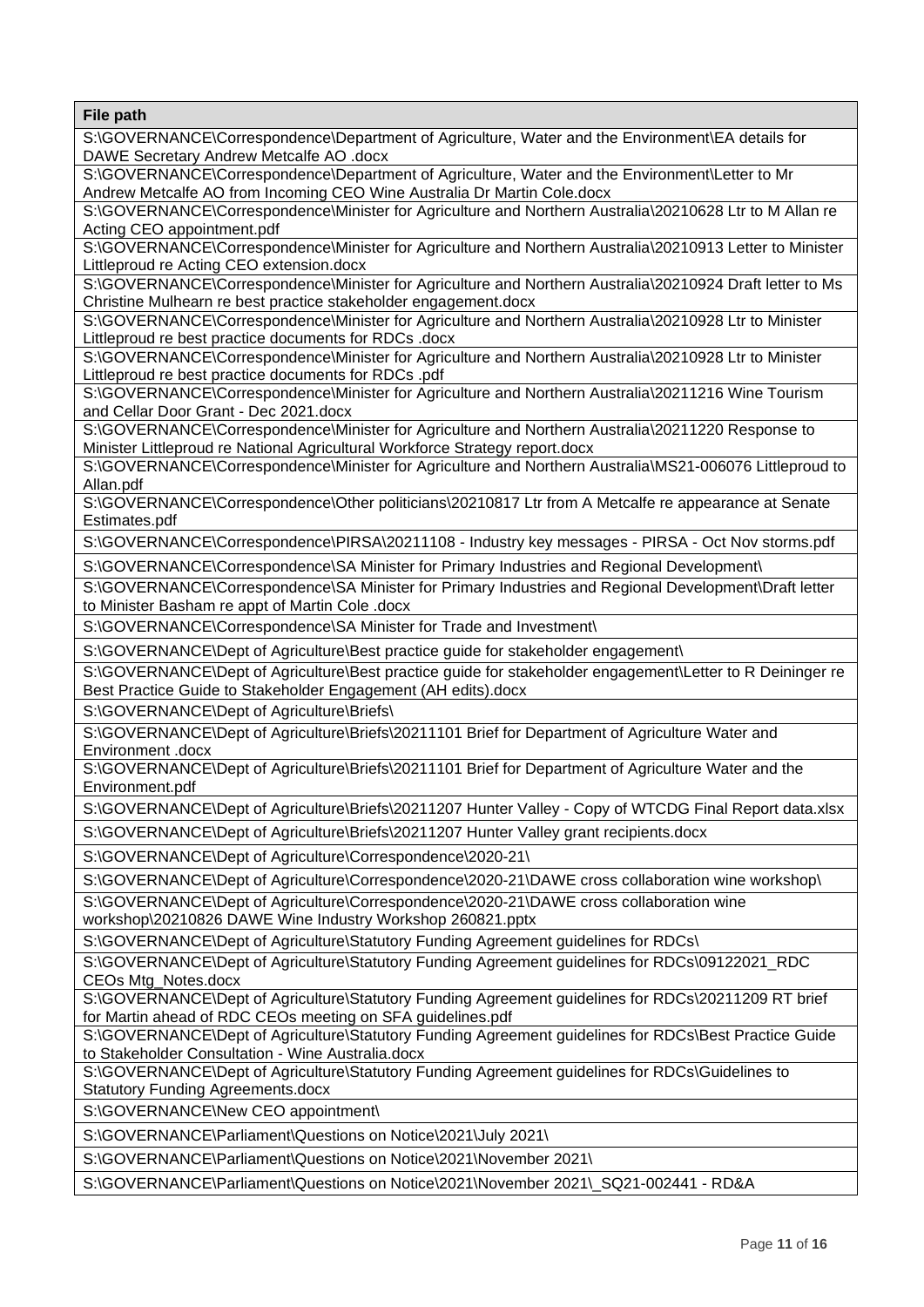questions\_Wine Australia .docx

S:\GOVERNANCE\Parliament\Questions on Notice\2021\November 2021\SQ21-002315 (Wine Australia response to Cellar Door Grants QoNs).docx

S:\GOVERNANCE\Parliament\Questions on Notice\2021\November 2021\SQ21-002315\_DS annotation to Wine Australia response (WA response to annotation).docx

S:\GOVERNANCE\Parliament\Questions on Notice\2021\November 2021\SQ21-002316 (Wine Australia response #2 to Cellar Door Grants QoNs).docx

S:\GOVERNANCE\Parliament\Questions on Notice\2021\November 2021\SQ21-002427 (Wine Australia response - key performance indicators).docx

S:\GOVERNANCE\Parliament\Questions on Notice\2021\Questions on Notice received in 2021 .xlsx

S:\GOVERNANCE\Parliament\Questions on Notice\2021\September 2021\

S:\GOVERNANCE\Parliament\Questions on Notice\2021\September 2021\Drafts\

S:\GOVERNANCE\Parliament\Questions on Notice\2021\September 2021\External workforce definitions and HRIS coding.docx

S:\GOVERNANCE\Parliament\Questions on Notice\2021\September 2021\Finals\

S:\GOVERNANCE\Parliament\Senate Estimates\2021\Budget Estimates May 2021\20210527 Budget Estimates briefing .docx

S:\GOVERNANCE\Parliament\Senate Estimates\2021\Estimates March 2021\~\$210323 Additional Estimates briefing .docx

S:\GOVERNANCE\Parliament\Senate Estimates\2021\Estimates October 2021\

S:\GOVERNANCE\Parliament\Senate Estimates\2021\Estimates October 2021\Agency contacts\

S:\GOVERNANCE\Parliament\Senate Estimates\2021\Estimates October 2021\Auditor-General\_Report\_2021- 22\_7.pdf

S:\GOVERNANCE\Parliament\Senate Estimates\2021\Estimates October 2021\Briefing prep\

S:\GOVERNANCE\Parliament\Senate Estimates\2021\Estimates October 2021\Correspondence with DAWE\

S:\GOVERNANCE\Parliament\Senate Estimates\2021\Estimates October 2021\Witness lists\

S:\GOVERNANCE\Parliament\Senate Estimates\2021\Estimates October 2021\Witness lists\20211008 Witness list - Wine Australia.docx

S:\GOVERNANCE\Policy & Procedures\Archived policies\

S:\GOVERNANCE\Policy & Procedures\Archived policies\PN40 Wine Allowance Guidelines\PN40 Wine allowance register.xlsx

S:\GOVERNANCE\Policy & Procedures\Governance Framework\20210930 Governance Framework.docx

S:\GOVERNANCE\Policy & Procedures\Governance Framework\Governance Framework.pdf

S:\GOVERNANCE\Policy & Procedures\PN00 Governance Framework\Governance Framework.pdf

S:\GOVERNANCE\Policy & Procedures\PN07A R&D Procurement Guidelines\~\$200618 PN07A RD&A Procurement Guidelines.docx

S:\GOVERNANCE\Policy & Procedures\PN10 Gifts, Benefits and Hospitality Policy\~\$200618 PN10 Gifts Benefits and Hospitality Policy.docx

S:\GOVERNANCE\Policy & Procedures\PN10 Gifts, Benefits and Hospitality Policy\20210930 PN10 Gifts Benefits and Hospitality Policy.docx

S:\GOVERNANCE\Policy & Procedures\PN10 Gifts, Benefits and Hospitality Policy\PN10 Gifts Benefits and Hospitality Policy.pdf

S:\GOVERNANCE\Policy & Procedures\PN17 Employee Code of Conduct and Ethics\20210623 PN17 Employee Code of Conduct and Ethics Policy.pdf

S:\GOVERNANCE\Policy & Procedures\PN20 Onboarding and Offboarding Policy\20210706 PN20A Employee Onboarding Checklist.docx

S:\GOVERNANCE\Policy & Procedures\PN20 Onboarding and Offboarding Policy\20210706 PN20C Contractor Onboarding Checklist.docx

S:\GOVERNANCE\Policy & Procedures\PN27 Drug and Alcohol Policy\20210720 PN27 Drug and Alcohol Policy.pdf

S:\GOVERNANCE\Policy & Procedures\PN28 Risk Management Policy and Framework\~\$210507 PN28 Risk Management Policy and Framework.docx

S:\GOVERNANCE\Policy & Procedures\PN29 Travel Policy\20210623 PN29 Travel Policy.pdf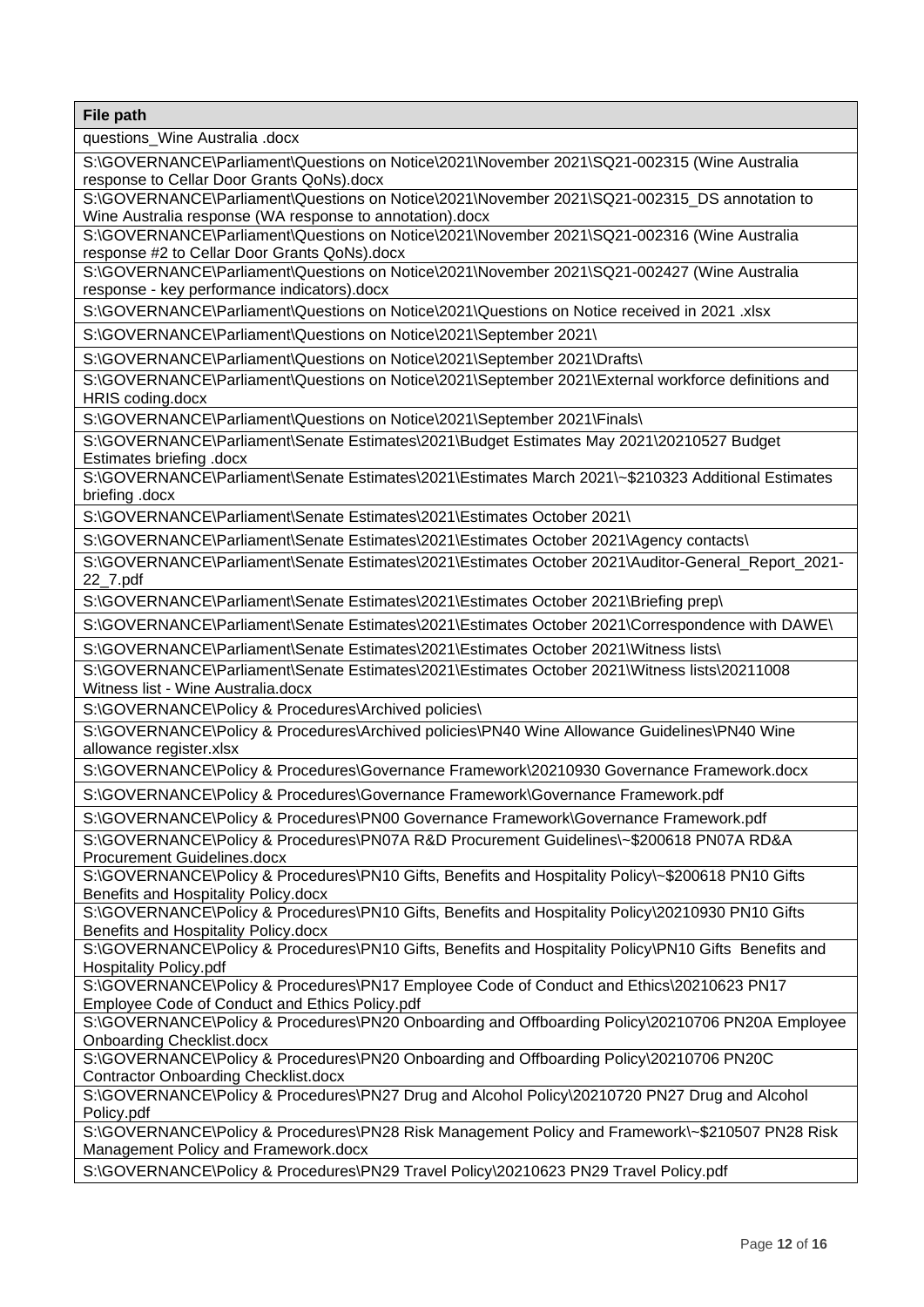**File path**  S:\GOVERNANCE\Policy & Procedures\PN29 Travel Policy\20210915 DRAFT PN29 Travel Policy.docx S:\GOVERNANCE\Policy & Procedures\PN31 Work, Health and Safety Management System\~\$210623 PN31A Work Health and Safety Policy.docx S:\GOVERNANCE\Policy & Procedures\PN31 Work, Health and Safety Management System\20210623 PN31 Work Health and Safety Management System.docx S:\GOVERNANCE\Policy & Procedures\PN31 Work, Health and Safety Management System\20210623 PN31 Work Health and Safety Management System.pdf S:\GOVERNANCE\Policy & Procedures\PN31 Work, Health and Safety Management System\20210623 PN31A Work Health and Safety Policy.pdf S:\GOVERNANCE\Policy & Procedures\PN31 Work, Health and Safety Management System\20210623 PN31B WHS Critical Safety Rules.pdf S:\GOVERNANCE\Policy & Procedures\PN31 Work, Health and Safety Management System\20210623 PN31C WHS Risk and Hazard Management Framework.pdf S:\GOVERNANCE\Policy & Procedures\PN31 Work, Health and Safety Management System\20210623 PN31E Working from Home Guidelines.pdf S:\GOVERNANCE\Policy & Procedures\Work Plans and Policy Review and Approval Information\2020 21 Wine Australia Board work plan Aug 21.pdf S:\GOVERNANCE\Policy & Procedures\Work Plans and Policy Review and Approval Information\20200618 PN10 Gifts Benefits and Hospitality Policy.pdf S:\GOVERNANCE\Policy & Procedures\Work Plans and Policy Review and Approval Information\Aug 21 ARC Work Plan.pdf S:\GOVERNANCE\Policy & Procedures\Work Plans and Policy Review and Approval Information\Nov 21 Wine Australia Board work plan.pdf S:\GOVERNANCE\Policy & Procedures\Work Plans and Policy Review and Approval Information\Sept 21 Marketing Committee Work Plan.pdf S:\GOVERNANCE\Policy & Procedures\Work Plans and Policy Review and Approval Information\Sept 21 RD&A Committee Work Plans and Policy Review Schedule.pdf S:\GOVERNANCE\Policy & Procedures\Work Plans and Policy Review and Approval Information\Sept 21 Rem Committee Work Plans and Policy Review Schedule.pdf S:\GOVERNANCE\Risk Management\Benchmarking\ S:\GOVERNANCE\Risk Management\Risk Register - Versions\Strategic Risk Register\20211005 Wine Australia Risk Register - Strategic Risks.xlsx S:\GOVERNANCE\Risk Management\Risk Register - Versions\Strategic Risk Register\Risks - Payments to ROs.xlsx S:\GOVERNANCE\Risk Management\Risk Register - Versions\Strategic Risk Register\Strategic Risk Report September 2021 .docx S:\GOVERNANCE\Risk Management\Risk Register - Versions\SWA Risks\JSC Risk Report - 9 September 2021.docx S:\GOVERNANCE\Risk Management\Risk Register - Versions\SWA Risks\Risk Report August 2021.docx S:\GOVERNANCE\Risk Management\Risk Register - Versions\SWA Risks\Risk Report August 2021.pdf S:\GOVERNANCE\Senate Orders\Senate Continuing Order 12 - Harradine motion\ S:\GOVERNANCE\Senate Orders\Senate Continuing Order 12 - Harradine motion\Wine Australia Indexed List of Files -1 January 2021- 30 June 2021.docx S:\LEGAL\50Mil\Enduring benefits\ S:\LEGAL\ACWP\ S:\LEGAL\Ag-Tech Project\Best Wines\ S:\LEGAL\Ag-Tech Project\DeBortoli\ S:\LEGAL\Ag-Tech Project\Heads of Terms\ S:\LEGAL\Ag-Tech Project\Mt Langi\ S:\LEGAL\Ag-Tech Project\Mt Langi\20211119 WAA 2110 Executed Agreement Mount Langi.pdf S:\LEGAL\Ag-Tech Project\Nashdale Lane Pty Ltd\ S:\LEGAL\Ag-Tech Project\Palinyewah Vineyards\ S:\LEGAL\Ag-Tech Project\Penley Estate\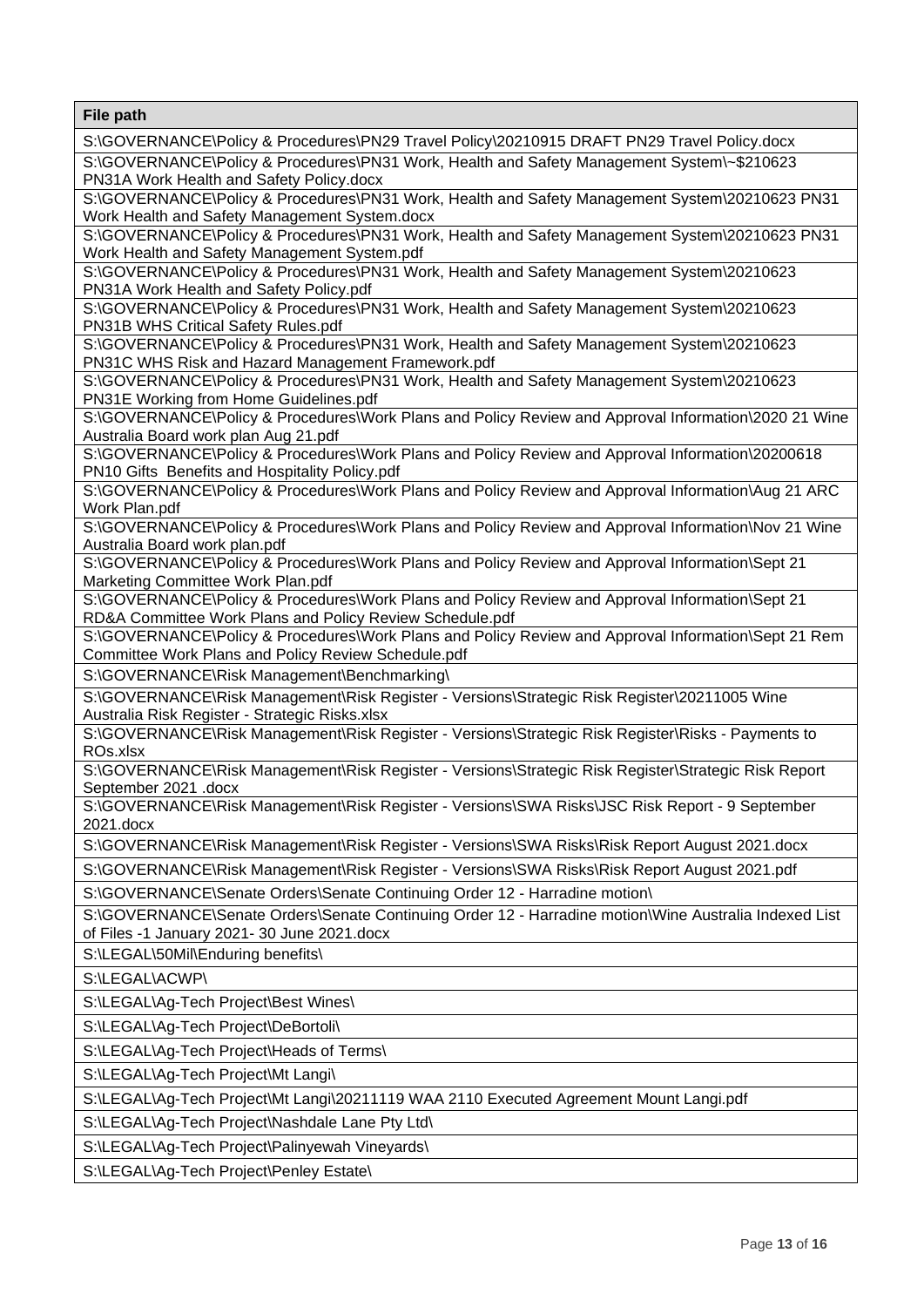**File path**  S:\LEGAL\Ag-Tech Project\Settlers Bend\ S:\LEGAL\Ag-Tech Project\SRV\ S:\LEGAL\Ag-Tech Project\Starrs Reach\ S:\LEGAL\Ag-Tech Project\Tamburlaine\ S:\LEGAL\Ag-Tech Project\Torbreck\ S:\LEGAL\Ag-Tech Project\Vinhaven Lane\ S:\LEGAL\Ag-Tech Project\Yalumba\ S:\LEGAL\Ag-Tech Project\Yering Station\ S:\LEGAL\Approved Body Status - EMDG Approvals\2021\ S:\LEGAL\Board Agenda Items and Resolutions\Governance Framework.docx S:\LEGAL\Board Agenda Items and Resolutions\Latest Stakeholder Engagement Plan.docx S:\LEGAL\Board Agenda Items and Resolutions\Non-contestable Funding to AWRI.docx S:\LEGAL\Compliance Reporting\Legal Expenditure Report\2020-2021\ S:\LEGAL\Contracts\Agcommunicators\ S:\LEGAL\Contracts\AgEconPlus\AgEcon Plus 2021\ S:\LEGAL\Contracts\Aginic\Support Services\May 2021\ S:\LEGAL\Contracts\Aginic\Support Services\October 2021\ S:\LEGAL\Contracts\AKBC\ S:\LEGAL\Contracts\ATT 2022\ S:\LEGAL\Contracts\ATT 2022\Wine Sorted\ S:\LEGAL\Contracts\AustCham Shanghai\ S:\LEGAL\Contracts\AusTrade\Signed - ABEI Letter of Agreement Wine Australia June 2021.pdf S:\LEGAL\Contracts\Australian Wine Connect\Imagination\Executed contracts\ S:\LEGAL\Contracts\Australian Wine Connect\Imagination\Region Build\ S:\LEGAL\Contracts\Australian Wine Connect\Imagination\SSO List Scoping\ S:\LEGAL\Contracts\Australian Wine Connect\Imagination\SSO List Scoping\Wine Australia x Imagination GSA\_SSO\_List\_Scoping\_FINAL-Signed.pdf S:\LEGAL\Contracts\Australian Wine Connect\Imagination\UX Regions AWD Explore\ S:\LEGAL\Contracts\Australian Wine Connect\Imagination\Wine Australia GSA (Website build) Final 1304202021.docx S:\LEGAL\Contracts\Australian Wine Connect\Pix\ S:\LEGAL\Contracts\Australian Wine Connect\Vinexposium\ S:\LEGAL\Contracts\Benson PR\ S:\LEGAL\Contracts\BGWA\2021\ S:\LEGAL\Contracts\Binny's US + Billz Grillz\Binny's\Executed contract\ S:\LEGAL\Contracts\CIMS\2021\Background Paper\Broadcom\_Clarity\_Background Paper\_30062021.pdf S:\LEGAL\Contracts\CIMS\2021\Contractor checklist\ S:\LEGAL\Contracts\CIMS\2021\Support contract August 2021\ S:\LEGAL\Contracts\CIMS\2021\Support services October 2021\ S:\LEGAL\Contracts\Communikate\ S:\LEGAL\Contracts\Dept Trade and Industry (SA)\Funding Agreement 2021\Executed Agreement\ S:\LEGAL\Contracts\Dept Trade and Industry (SA)\Funding Agreement 2021\Executed

Agreement\Agreement\_Executed.pdf

S:\LEGAL\Contracts\Dept Trade and Industry (SA)\Low Risk Grant Agreement - San Francisco\

S:\LEGAL\Contracts\Dept Trade and Industry (SA)\Low Risk Grant Agreement - San Francisco\Executed Agreement.pdf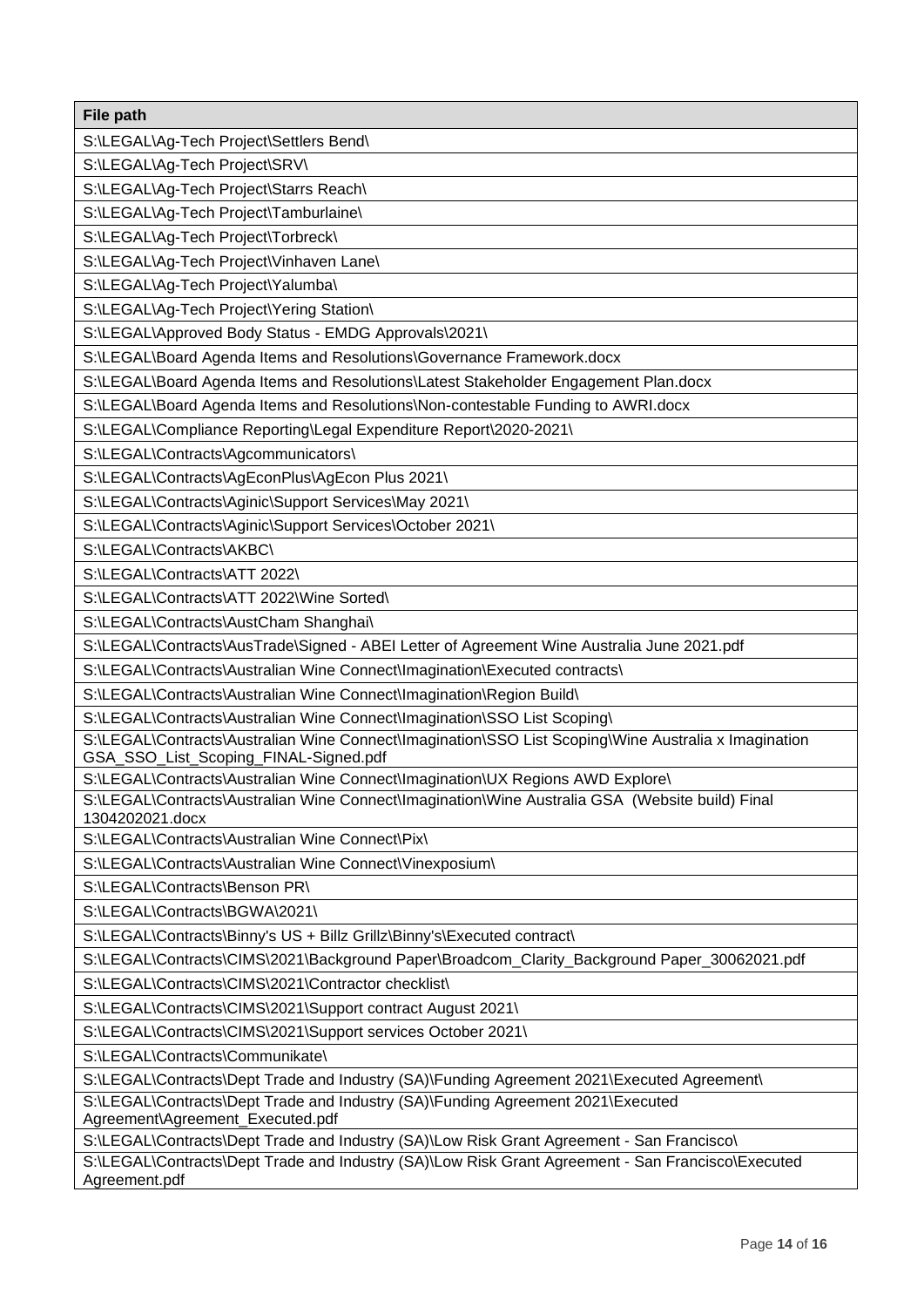**File path**  S:\LEGAL\Contracts\Dept Trade and Industry (SA)\Low Risk Grant Agreement - San Francisco\Low Risk Grant Agreement 2021 - San Francisco Wine School - WA comments.docx S:\LEGAL\Contracts\Dept Trade and Industry (SA)\Low Risk Grant Agreement - San Francisco\Low Risk Grant Agreement 2021 - San Francisco Wine School.docx S:\LEGAL\Contracts\Digital Resilience\ S:\LEGAL\Contracts\DNA Innovation\ S:\LEGAL\Contracts\DWS\Ltr DWS 23082021.pdf S:\LEGAL\Contracts\DWS\Ltr DWS termination provisions 19082021.docx S:\LEGAL\Contracts\Farmers2Founders\2021- 2022\ S:\LEGAL\Contracts\Ficklestix\Documents\ S:\LEGAL\Contracts\Ficklestix\Documents\Documents\GSA FICKLESTIX.docx S:\LEGAL\Contracts\Foundation Viticulture\2021\ S:\LEGAL\Contracts\FRDC\ S:\LEGAL\Contracts\Greater Victoria Wines\ S:\LEGAL\Contracts\Imagination\ S:\LEGAL\Contracts\Innovation Studios\ S:\LEGAL\Contracts\IRI\IRI 2021\ S:\LEGAL\Contracts\Kentico\2021\ S:\LEGAL\Contracts\Majestic Wines\2021\ S:\LEGAL\Contracts\MCR Rental Agreement (Canada)\ S:\LEGAL\Contracts\Mike Bennie\August 2021\ S:\LEGAL\Contracts\Moonsong Bang\2021\August 2021\ S:\LEGAL\Contracts\National Grapevine Collection Coordinator\ S:\LEGAL\Contracts\Next Crop Leadership Program\Executed contract\ S:\LEGAL\Contracts\Nudgathon\ S:\LEGAL\Contracts\OddBins\ S:\LEGAL\Contracts\PIEFA\2021\ S:\LEGAL\Contracts\PIEFA\2021\PIEFA Wine Australia 2021-2022 agreement executed.pdf S:\LEGAL\Contracts\Republic of Everyone\Head Agreement April 2021\Executed Agreement\Wine Australia GSA (Head Agreement)\_10052021\_Executed.pdf S:\LEGAL\Contracts\Ring Central\ S:\LEGAL\Contracts\Secureware\2021\WA Website Penetration Testing\ S:\LEGAL\Contracts\Seven-Fifty\Insurance\ S:\LEGAL\Contracts\SGWS\ S:\LEGAL\Contracts\Smartsheet\ S:\LEGAL\Contracts\Talent\ S:\LEGAL\Contracts\University of Adelaide\ S:\LEGAL\Contracts\Value Learning\ S:\LEGAL\Contracts\Vinexpo\2022\ S:\LEGAL\Contracts\VitiSynth\ S:\LEGAL\Contracts\Vivino\July 2021\ S:\LEGAL\Contracts\Wine Communicators of Australia\2021\ S:\LEGAL\Contracts\Wine Enthusiast\ S:\LEGAL\Contracts\Wines of the King Valley\ S:\LEGAL\Contracts\Yuko Frost\ S:\LEGAL\Contracts\Zhiren Chen (Copywriter)\